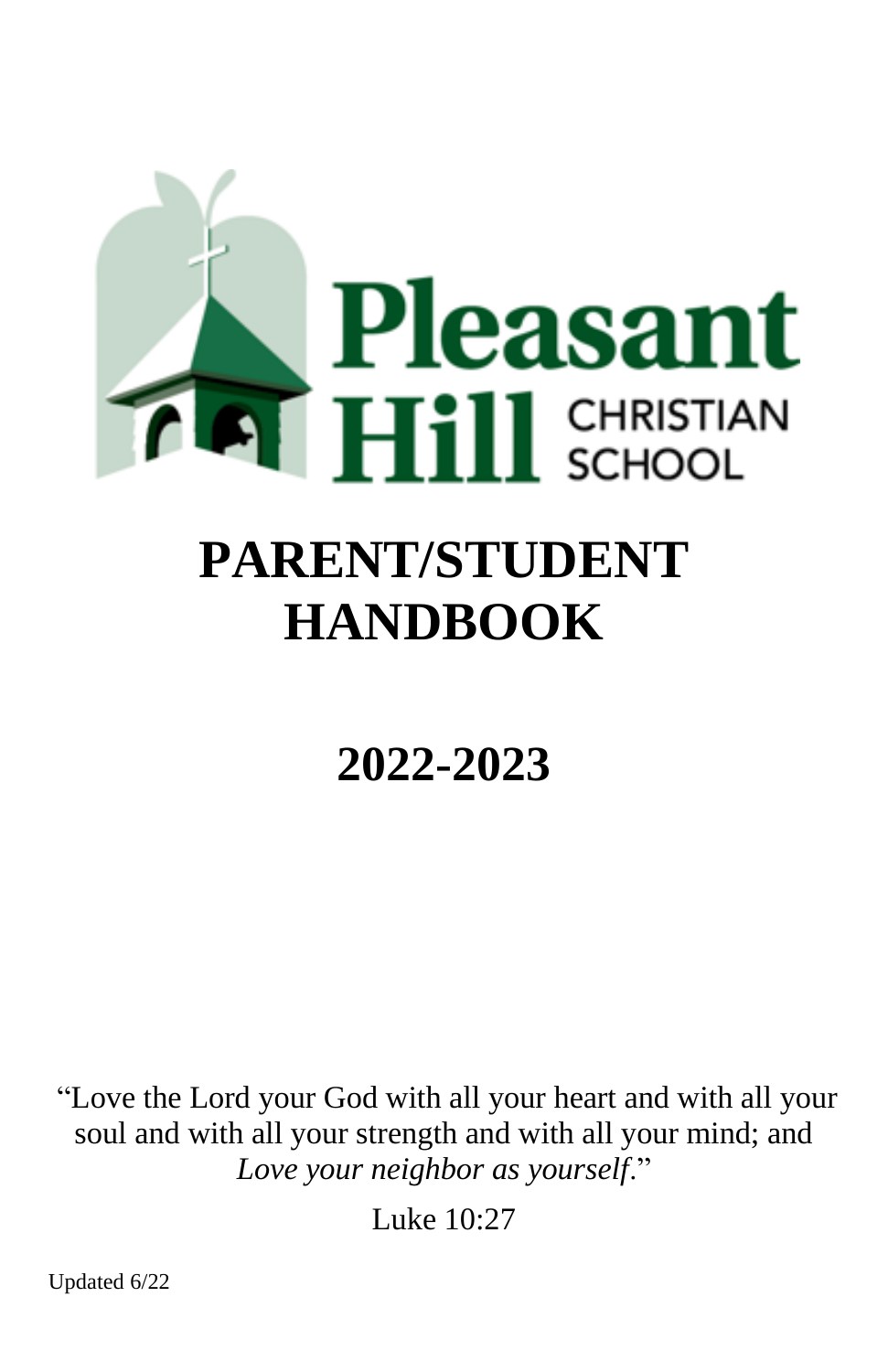#### **Welcome Letter**

<span id="page-1-0"></span>Dear Families of Pleasant Hill Christian School,

Welcome to the sweetest school community in Northern California! We delight in whole-hearted education at PHCS, a holistic approach that develops a child's mind, heart, soul, and strength. We just celebrated 40 years of ministry, and we believe the Lord is continuing to bless families of elementary students for generations to come!

Thank you for taking the time to read over our Parent/Student Handbook, which helps articulate our philosophy of education, guidelines, and policies. We love the warm, family-oriented school culture based on our commitment to providing a Christian environment for learning. We recognize that the expectations outlined in this handbook differ from other schools; but this is precisely what facilitates and strengthens us as a school community. We are ready to grow our hearts, minds, souls and strength to love Jesus this year in new ways!

Delighted to serve you,

Beth See

Beth See, M. Ed. Principal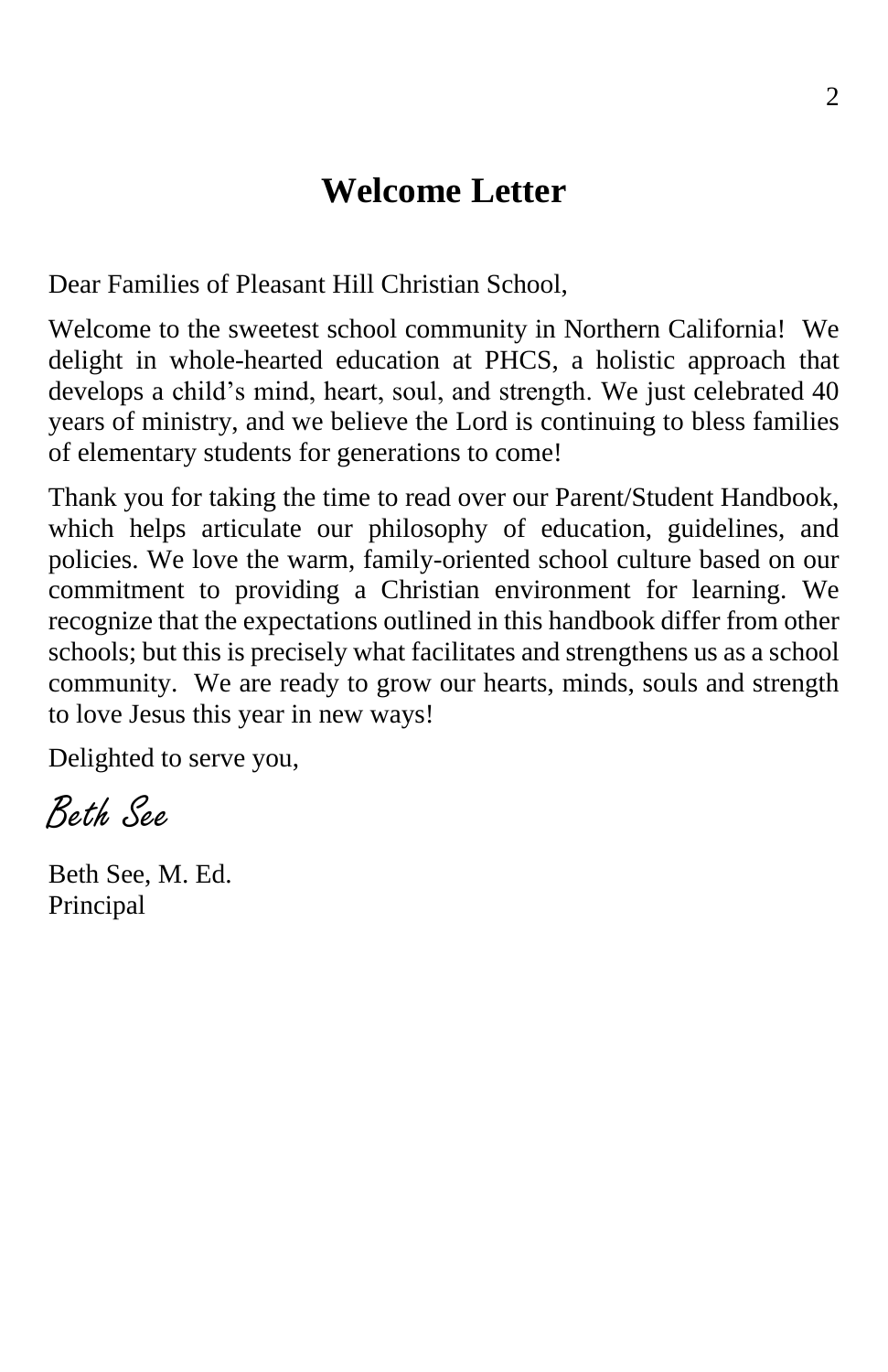## **Table of Contents**

<span id="page-2-0"></span>

| Statement of Non-Discriminatory Policy  12 |  |
|--------------------------------------------|--|
|                                            |  |
|                                            |  |
|                                            |  |
|                                            |  |
|                                            |  |
|                                            |  |
|                                            |  |
|                                            |  |
|                                            |  |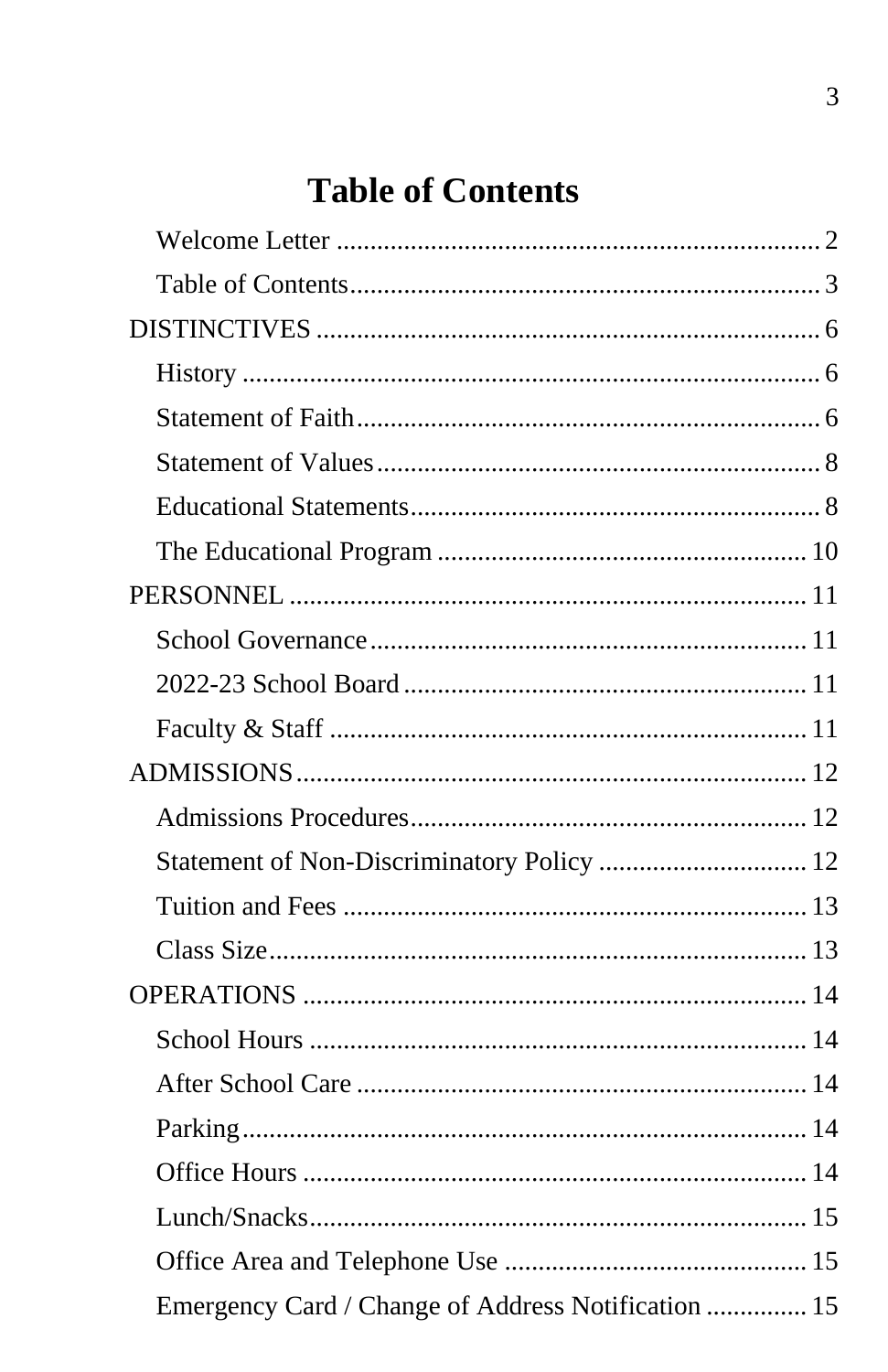| STUDENT CONDUCT & GUIDELINES 18 |  |
|---------------------------------|--|
|                                 |  |
|                                 |  |
|                                 |  |
|                                 |  |
|                                 |  |
|                                 |  |
|                                 |  |
|                                 |  |
|                                 |  |
|                                 |  |
|                                 |  |
|                                 |  |
|                                 |  |
|                                 |  |
|                                 |  |
|                                 |  |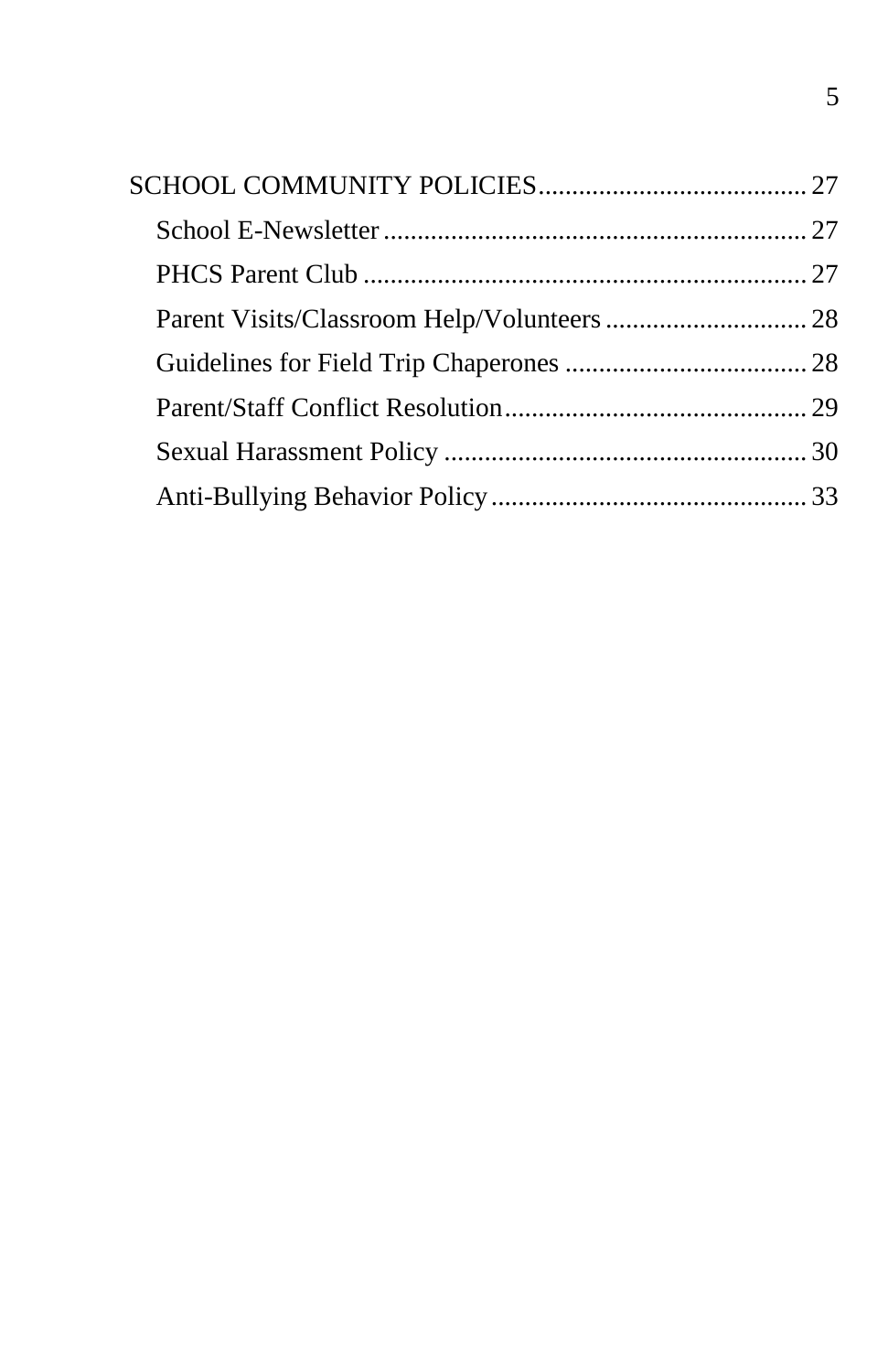## **DISTINCTIVES History**

6

<span id="page-5-1"></span><span id="page-5-0"></span>Pleasant Hill Christian School began in the summer of 1982 as a result of the vision of two experienced, credentialed, Christian teachers. It was their desire to provide children with a challenging and exciting atmosphere for acquiring knowledge that would be conducive to the development of Christian character and spiritual development. In each succeeding year their ideas and methods have proven successful, and their influence of genuine love, care, and concern has been the foundation for hundreds of successful lifelong learners.

<span id="page-5-2"></span>After all of these years, the goal of Pleasant Hill Christian School is still the same: to provide each child with an excellent academic program, as well as to lovingly encourage spiritual development. Pleasant Hill Christian School is an outreach ministry of Occidental Community Church with its own School Board, consisting of men and women dedicated to the concept of Christian education. In addition to local leadership, Pleasant Hill Christian School is a dues-paying member of the Association of Christian Schools International (ACSI). The Association, in return, offers legal assistance, teacher and administrative conventions and curricular resources.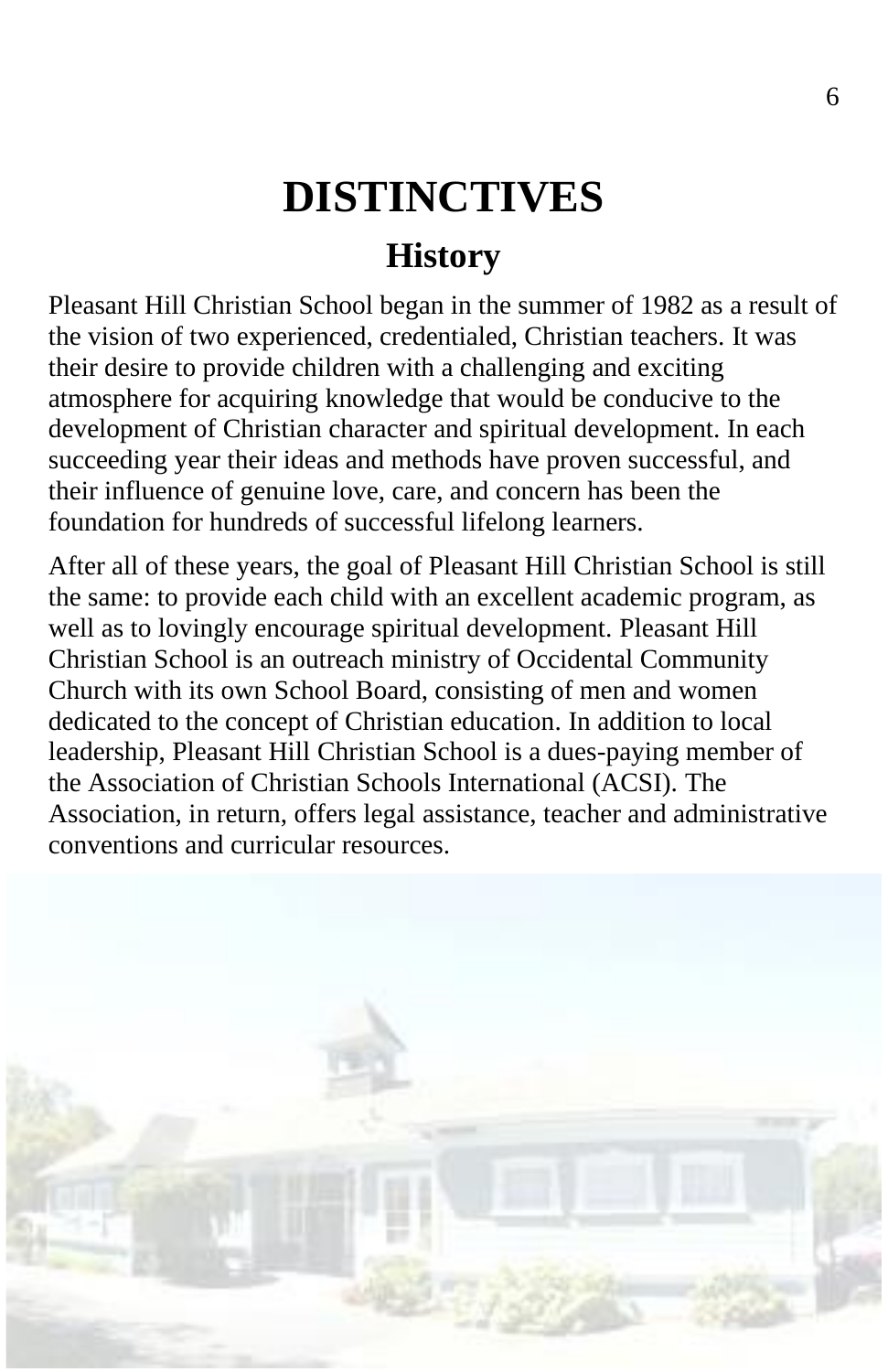#### **Statement of Faith**



Pleasant Hill Christian School supports the Occidental Community Church Statement of Faith as presented in Article I, Section II of the Church Bylaws:

In order to identify Occidental Community Church as biblical in theology and evangelical in spirit, we set forth this statement of guiding beliefs:

We believe there is one God, eternally existent in three persons: Father, Son and Holy Spirit. (Deuteronomy 6:4; II Corinthians 13:14)

We believe the Bible to be the only inspired, infallible, authoritative Word of God which constitutes the divine and only rule for Christian faith and practice. (II Timothy 3:16-17; II Peter 1:20-21)

We believe in both the deity and the humanity of our Lord Jesus Christ, in His virgin birth, in His sinless life, in His miracles, in His atoning death through His blood shed for our sins, in His bodily resurrection, in His ascension to the right-hand of the Father in glory, in His present intercessory work, and in His future return in power and glory. (John 1:12-14; Romans 3:23-25; I Peter 1:3-5; Hebrews 9:24, 7:25)

We believe that regeneration by the Holy Spirit is essential for the salvation of lost and sinful men. (Ephesians 1:13-14; 4:30; Titus 3:5; I Corinthians 2:12)

We believe in the present ministry of the Holy Spirit by whose indwelling the Christian is able to live a Christ-like life. (Ephesians 5:18, 6:24; Colossians 3:16, 4:1; Galatians 5:16-18)

We believe that the Church-which is presently His Body and shall be the Bride of Christ- is a spiritual organism composed of all believers, irrespective of their affiliation with Christian organizations. (Ephesians 1:22, 5:25-27; I Corinthians 12:12-14)

We believe in the resurrection of both the saved and the lost: they who are saved to the resurrections of life; they who are lost to the resurrection of the judgement. (I Corinthians 15:15-17; I Thessalonians 4:13-18; Titus 2:11-14; Acts 24:15)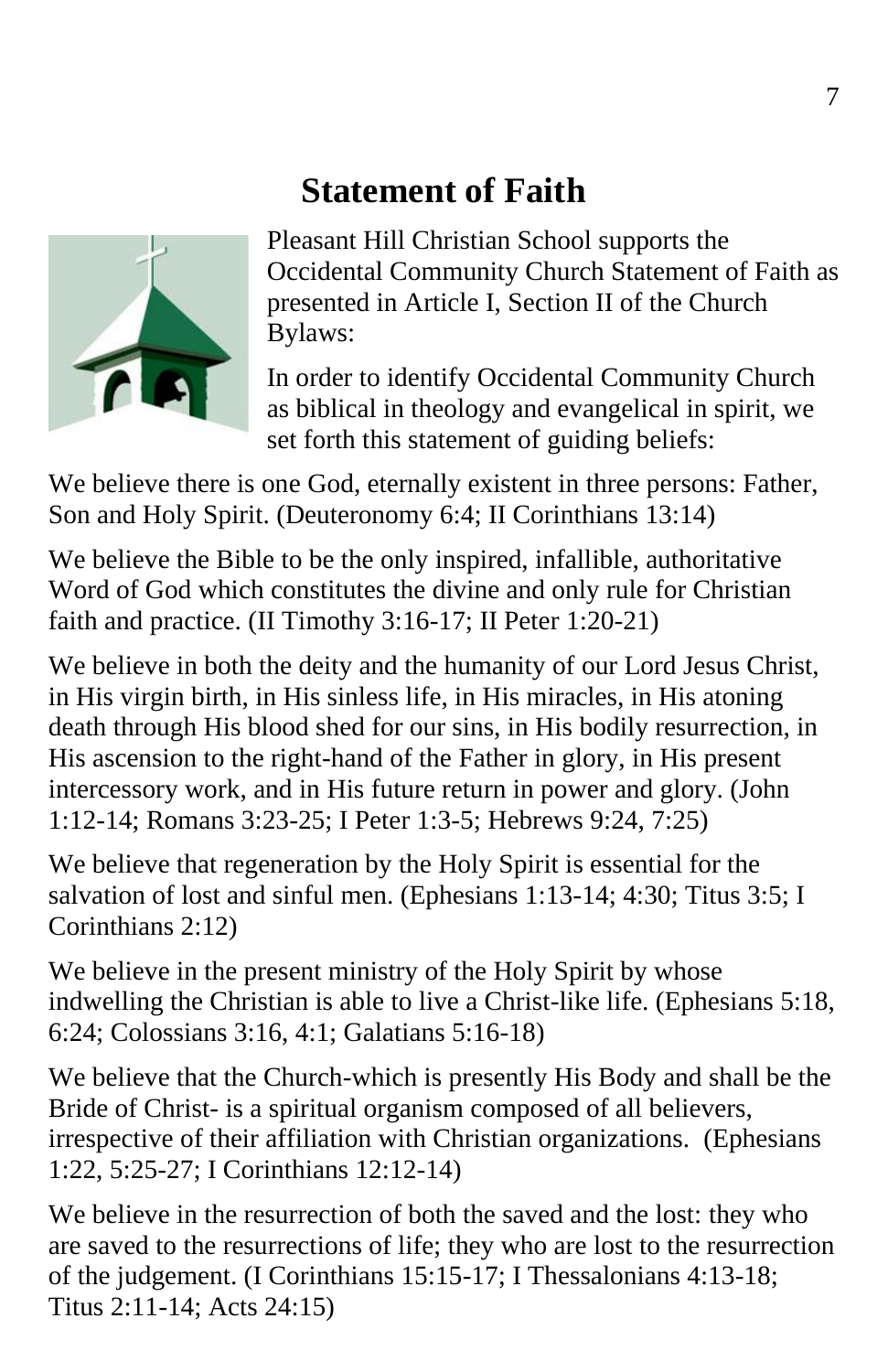#### **Statement of Values**

<span id="page-7-0"></span>We believe the Bible, comprised of both the Old and New Testaments to be God's Word which is reliable and relevant for guiding our thoughts, attitudes, and actions. The Bible tells us that God created everything, including the human race. By His design, God created both male and female "in His image." In the Book of Genesis, the Bible clarifies that the woman was fashioned out of man, which indicates the complementary and reciprocal nature of the relationship between men and women. God also instructed them to be fruitful and multiply, in other words, to have children. This is the basis for family and marriage. When God looked upon everything He made, He said it was very good.

Marriage between a man and a woman is the context for family, relationship, sexual intimacy and behavior. Any sexual intimacy or behavior that is outside of the context of marriage is contrary to God's design and will, and violates the Bible's teaching for sexual purity. We affirm our belief that marriage is a good thing and that according to God's plan, marriage is between one man and one woman.

We believe that God wonderfully and immutably creates each person as male or female, and that these two distinct, complementary genders together reflect the image and nature of God.

#### **Educational Statements**

<span id="page-7-1"></span>**STATEMENT OF MISSION:** Pleasant Hill Christian School provides a Christian environment focused on academic excellence and character development.

**STATEMENT OF VISION:** It is our vision that each child develops his or her unique and God-given abilities to the fullest potential, academically and spiritually.

**STATEMENT OF VALUES:** Pleasant Hill Christian School is committed to teaching and exhibiting the principles in God's Word and presenting an educational program that teaches the basic skills necessary for learning and communicating.

**STATEMENT OF EDUCATION:** Pleasant Hill Christian School provides an academic learning environment that encourages creative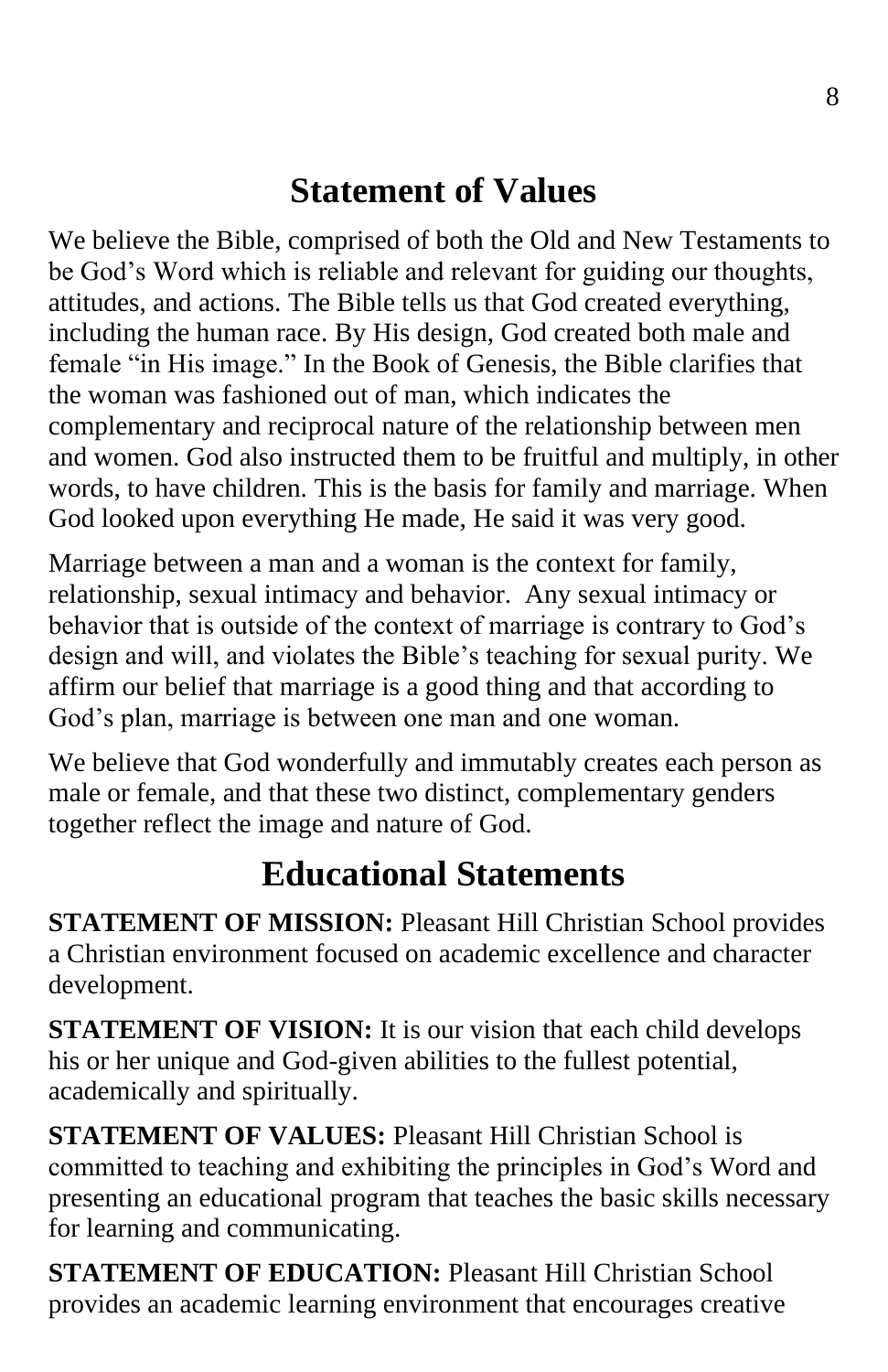expression, collaboration, critical thinking, analysis, problem solving, and hands-on learning.

#### **EDUCATIONAL PHILOSOPHY:**

In accordance with its Mission, Vision and Values Statements, Pleasant Hill Christian School exists:

- to provide an excellent academic program committed to high scholastic standards.
- to encourage a Biblical view of God.
- to build respect, responsibility and integrity in every student through emphasis on character development.
- to give our students the skills necessary to succeed in their future education.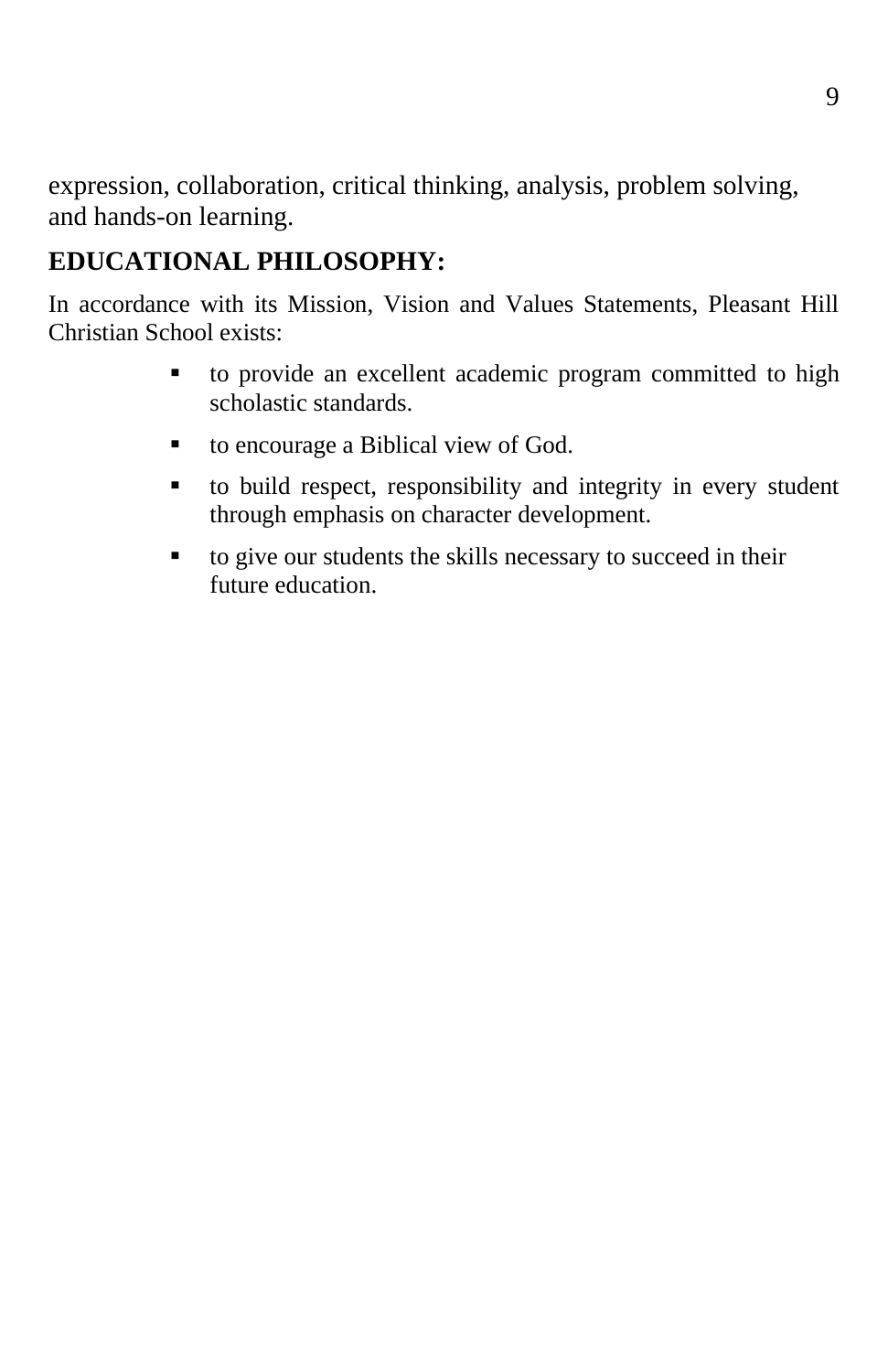#### **The Educational Program**

#### **Bible Integration**

<span id="page-9-0"></span>Bible Memory Knowledge of God & His Word Character Development Weekly Chapels

#### **Math**

Visual and Kinesthetic Approach to:

Computation

Concepts

Application

Problem Solving

#### **Language Arts**

Explicit Phonics Reading & Literature Grammar & Writing Oral Presentations Spelling Vocabulary Building Penmanship (including Cursive) **Science** Life/Earth/Physical Science Environmental Science Experiments Scientific Method

#### **Social Science**

History Government Geography Hands-On Projects Leadership for 6<sup>th</sup>

#### **Additional Classes Offered**

Music

Art

Physical Education

Computer Skills

Foreign Language

#### **PHCS Hallmarks**

CHOOL Many Churches Represented! Frequent Field Trips! Fun Academic Competitions! Inspiring Christmas Program! Holiday Home Tour! Special Friends Day! Classroom Buddies! Community Service! Awards Assemblies! Strong Parent Club! Family Atmosphere!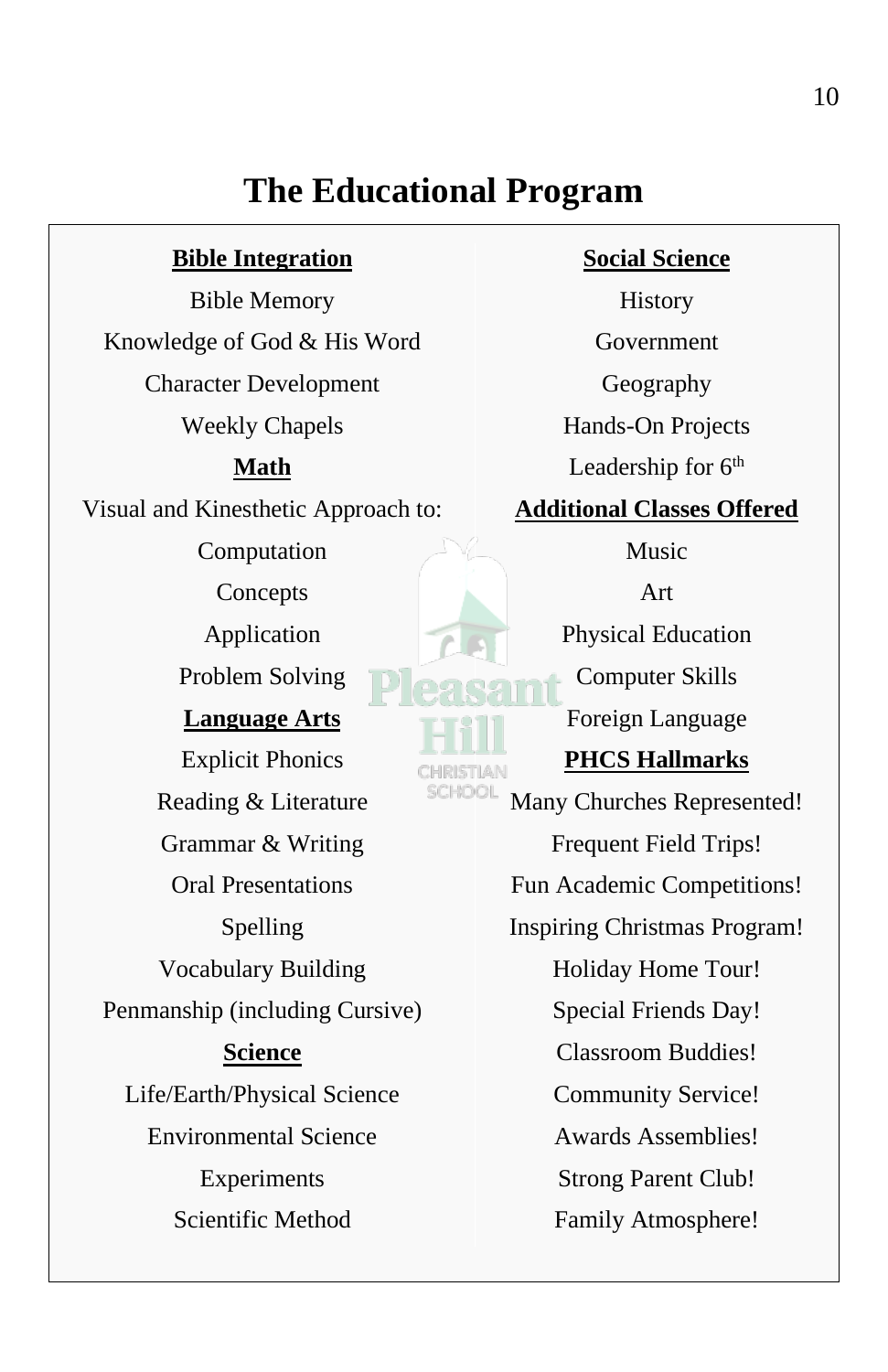<span id="page-10-0"></span>

## **PERSONNEL**

#### **School Governance**

<span id="page-10-1"></span>Pleasant Hill Christian School is an outreach ministry of Occidental Community Church with its own School Board, which consists of both men and women who are dedicated to the concept of Christian Education and are ultimately responsible for overseeing the school's high academic and spiritual standards. Board members are professing Christians and are active in local churches.

Regular monthly board meetings are held at the school. These meetings are open to parents (except for executive sessions). If you wish to discuss a topic at the board meeting rather than simply observe, you must call the school office and speak with the Principal, who will place you on the agenda. It is necessary to have agenda items one week prior to the Board meeting, when the agenda is formulated. The School Board sets the policy for the school; whereas the Principal is responsible for the daily operation of the educational program. The Board reserves the right to change any policy or procedure at any time at its sole discretion after reasonable notice to constituents.

### **2022-23 School Board**

<span id="page-10-2"></span>

#### **Faculty & Staff**

<span id="page-10-3"></span>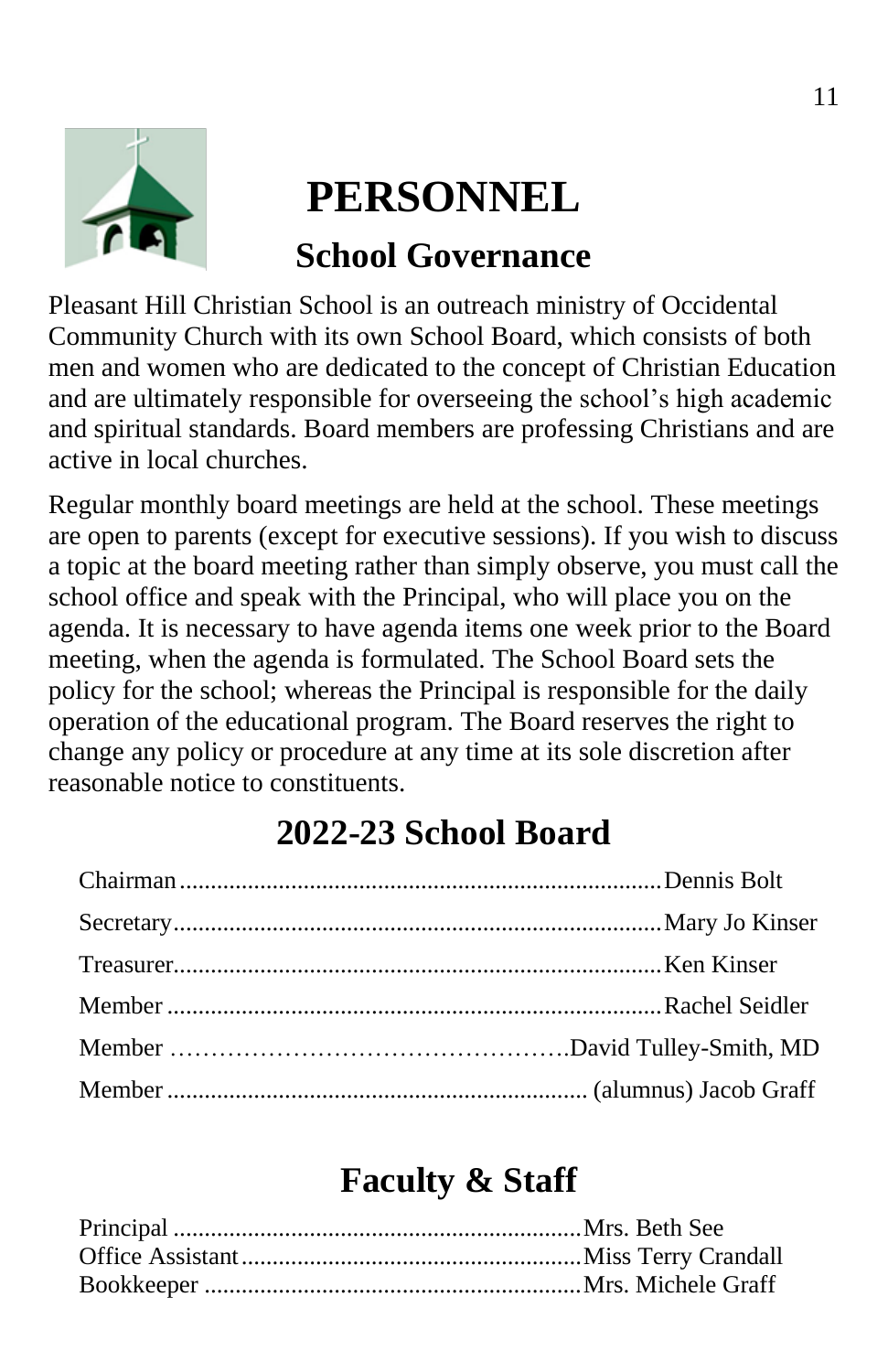| Reading Specialist/Afternoon Homeschool Mrs. Karen Gorin |  |
|----------------------------------------------------------|--|
|                                                          |  |
|                                                          |  |
|                                                          |  |
|                                                          |  |
|                                                          |  |

## **ADMISSIONS**

## **Admissions Procedures**

<span id="page-11-1"></span><span id="page-11-0"></span>To be accepted as a student at Pleasant Hill Christian School, the student and parents must:

- 1. Be interviewed.
- 2. Submit completed application forms.
- 3. Take an academic skills assessment test to determine placement.
- 4. Agree to support PHCS policies and procedures.
- 5. Meet financial obligations, namely registration and tuition fees.

## **Statement of Non-Discriminatory Policy**

<span id="page-11-2"></span>Pleasant Hill Christian School admits students of any race, color, national and ethnic origin to all the rights privileges, programs and activities generally accorded or made available to students at the school. It does not discriminate on the basis of race, color, national and ethnic origin in administration of its educational policies, scholarship and loan programs, and athletic or other school-administered programs.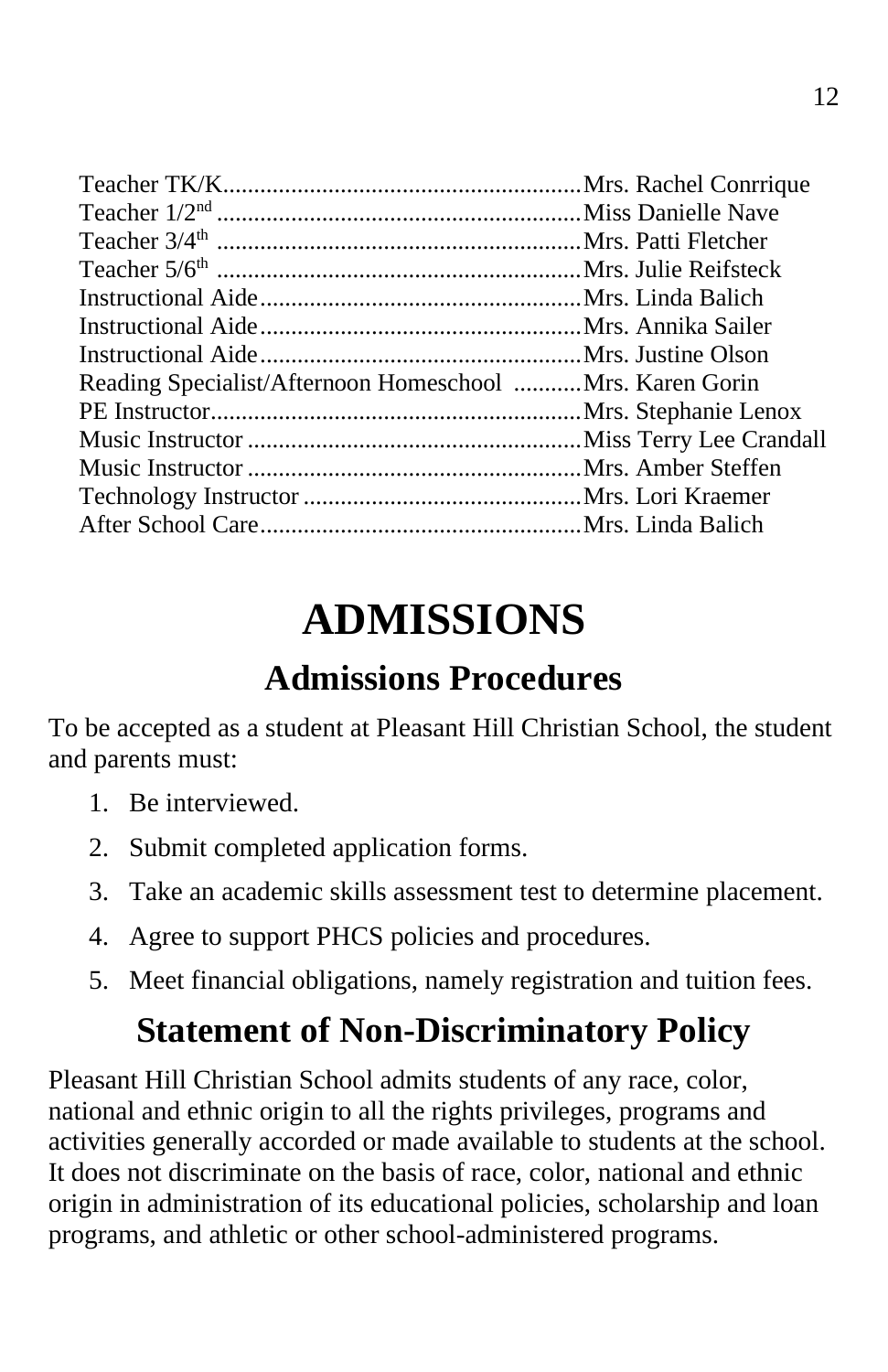#### **Tuition and Fees**

<span id="page-12-0"></span>The non-refundable annual registration fee covers the cost of processing applications and other necessary requirements of school enrollment. Registration fees are a financial commitment on the part of our families which allows the administration to accurately project enrollment, staffing and curriculum needs. A withdrawal fee is charged for early withdrawal after September 10. Throughout the year there will be a variety of "payas-you-go" activities. Fund-raising projects are sometimes carried on by individual classrooms or grade levels for special projects and trips with the approval of the Board Chairman and under the direction of the classroom teachers.

The Financial Agreement outlines the tuition and fee requirements. Monthly tuition is due on the first of each month and is considered late if not received by the 10<sup>th</sup>. There is a late fee assessed for late payments. Failure to meet financial obligations may result in the dismissal of the student(s). Please contact the Bookkeeper should a problem occur regarding the ability to make tuition payments at mgraff@phcs.org.

<span id="page-12-1"></span>Note: Tuition is not tax deductible.

#### **Class Size**

Each grade level is held to a maximum of 12 students. However, the Board of Directors and teachers may choose to vary class size and combinations when deemed appropriate.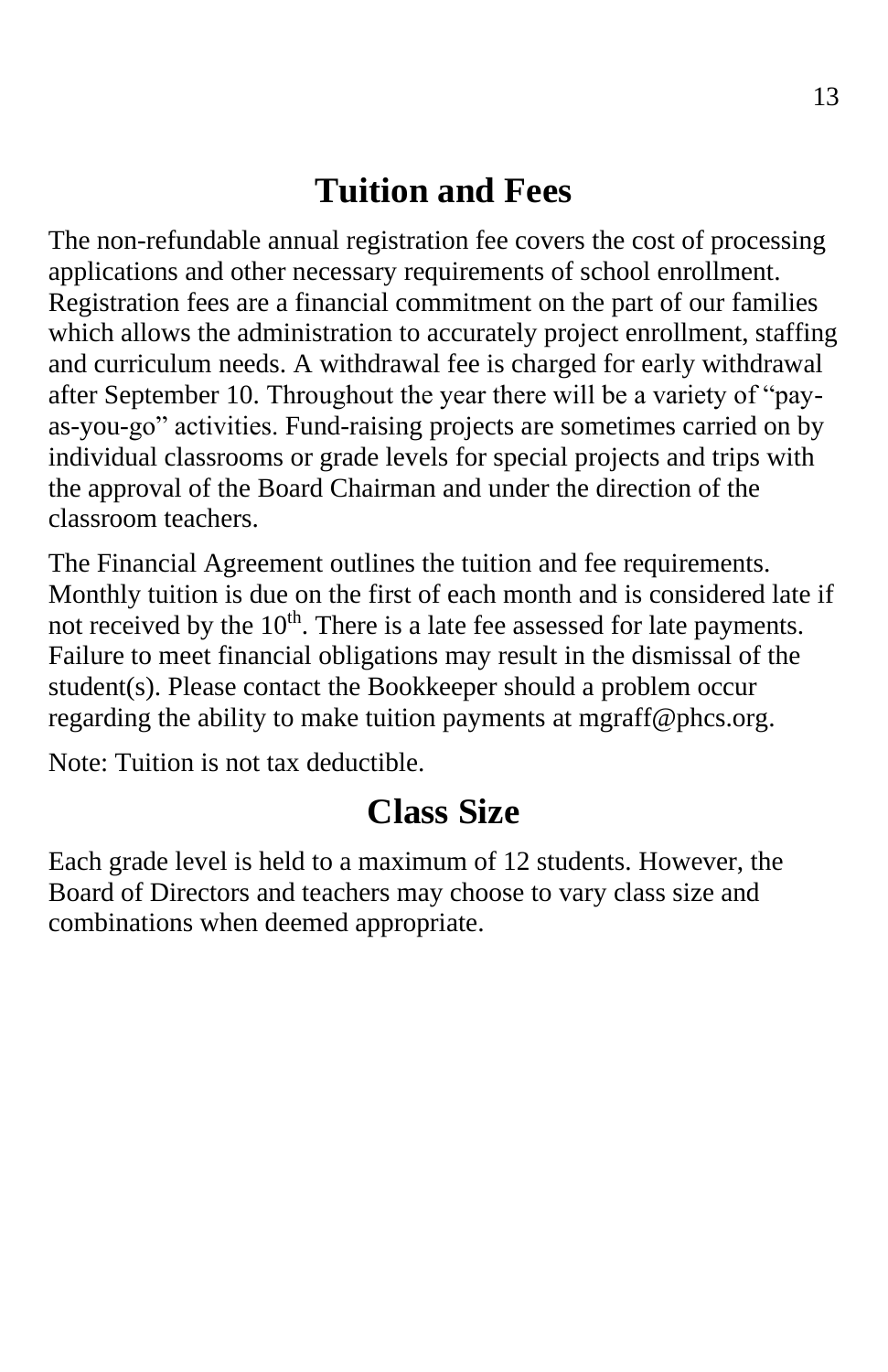<span id="page-13-0"></span>

## **OPERATIONS**

#### **School Hours**

<span id="page-13-1"></span>

| Grade      | Day             | <b>School Hours</b> |
|------------|-----------------|---------------------|
| $K-6^{th}$ | Monday-Thursday | $8:45$ am-3:15pm    |
| $K-6^{th}$ | Friday          | $8:45$ am-1:15pm    |

Students not picked up within 15 minutes of dismissal time will automatically be put in After School Care.

\*\*Note: If it is necessary for your child to leave the school before dismissal time, please come to the office and an office staff member will go to the classroom and get your child. You must sign your child out on the sign-out sheet in the office and sign them in if they return the same day.

### **After School Care**

<span id="page-13-2"></span>We have one hour of After School Care available Monday through Thursday billed at the rate of \$7/hour, to your parent tuition account. There is no After School Care on Fridays.

### **Parking**

<span id="page-13-3"></span>When driving children to and from school, please enter the circular driveway nearest Watertrough Road, and exit by the far end of the driveway on to Pleasant Hill Road. If you need to park, please park on Pleasant Hill Road in front of the school. Please – no parking in the circular driveway or in any designated staff parking areas. See school map at the end of this Handbook.

## **Office Hours**

<span id="page-13-4"></span>Office hours will be 8:30-3:30pm Monday-Thursday and 8:30-1:30 on Fridays. Feel free to email teachers for direct contact or you can always leave a message in the office for teachers. If you have any questions about bookkeeping or financial matters, please email Michelle at [mgraff@phcs.org.](mailto:kjacobs@phcs.org)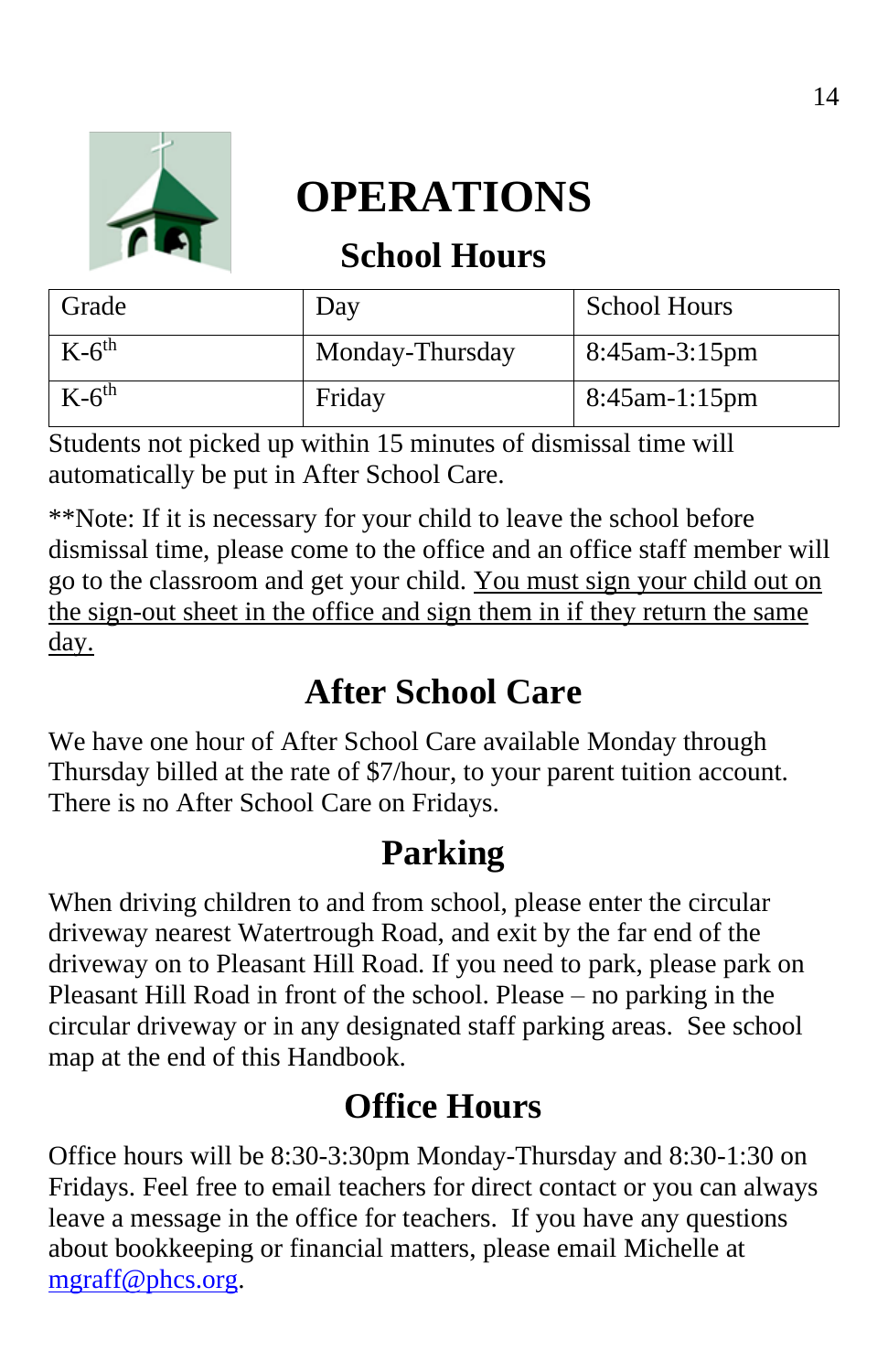## **Lunch/Snacks**

<span id="page-14-0"></span>Lunchtime is from 12:00pm to 12:45pm for TK-2<sup>nd</sup> Grades. Lunchtime is from 12:15-1:00 for  $3<sup>rd</sup>$ -6<sup>th</sup> Grades. All students need to bring a lunch in a non-disposable lunch box or lunch bag. No disposable bags, please. All trash and uneaten food will be taken home. Be sure that names are on lunch boxes. Students may not share lunches. Also, children do not have access to a microwave oven or refrigerator and are not allowed in the kitchen.

You may deliver a "forgotten lunch" to the office and the office will deliver it to your child. We request that all students, but especially K–  $2<sup>nd</sup>$  graders have a nutritious snack to be eaten during the morning recess. On Fridays there is a Brunch/Snack time in the late morning, as students are dismissed at 1:15.

On occasion, a school activity may include the distribution of food items, candy or snacks. If you have any concerns about specific food/snacks due to food allergies or dietary preferences for your child or wish to have your child excused from the activity, please notify the school office.

### **Office Area and Telephone Use**

<span id="page-14-1"></span>The school office desk area is a business office. Students must have permission from their teacher to enter the Office. Students are discouraged from using the telephone for nonessential calls.

## <span id="page-14-2"></span>**Emergency Card / Change of Address Notification**

Please notify the office immediately if you have any changes to report on your family records, i.e. address, telephone number, name or medical records. In an emergency this information will be of vital importance to the school and your child! Please keep it up-to-date. We utilize K12 Alerts for immediate contact in the event of an emergency. *Please call the office with your phone carrier anytime you switch!*

### **Medications and Illness**

<span id="page-14-3"></span>School personnel are not allowed to administer or dispense any medications, including over the counter medications, to students at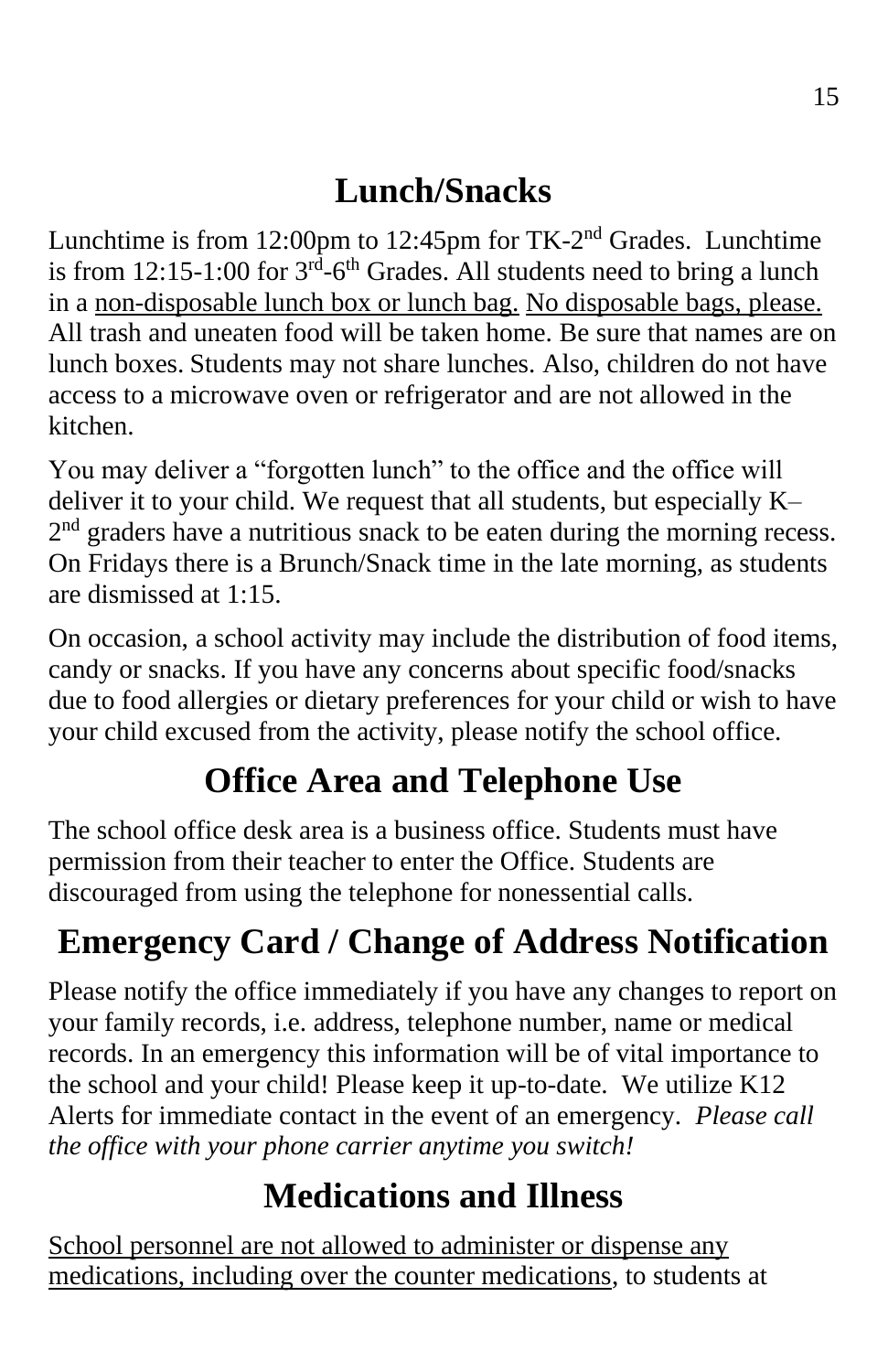school unless the following guidelines have been met. **All medications are to be provided by the parents or guardians of the student.**

The administration of prescription medications to students shall be done only when the **"Request for Pleasant Hill Christian School to Administer Medication"** form has been completed and signed by both the prescribing physician and the parent or guardian of the student. For over the counter medications, the request form must be filled out and signed by the parent or guardian.

The medication must be in its original container or in a container labeled with the student's name, medication, dosage and frequency. All medications will be kept in a locked cabinet in the school office unless written authorization directing otherwise is received from a physician.

All medications and authorizations must be renewed at the start of each school year. At the end of the school year, the office will dispose of any medications not picked up by the parent.

**Please do not bring your child to school if there is any sign of illness, especially fever.** We have limited facilities to care for sick children. Children with a temperature of 99.6 degrees or more will be sent home. If your child has a 99.6 degree temperature or more, do not send him/her to school.

### **Lost and Found Items**

<span id="page-15-0"></span>All lost and found items not claimed by the last Monday of each month will be donated. The lost and found box is located in the Lobby and may be checked before or after school.

<span id="page-15-1"></span>

## **ATTENDANCE**

#### **Attendance/Absence**

<span id="page-15-2"></span>Regular school attendance is **vital** to each child's academic success. Learning goes on every day and if there are frequent absences, the child tends to find it difficult to adjust to a regular schedule of learning. Habits formed in early years have lasting results. The habit of **being on time**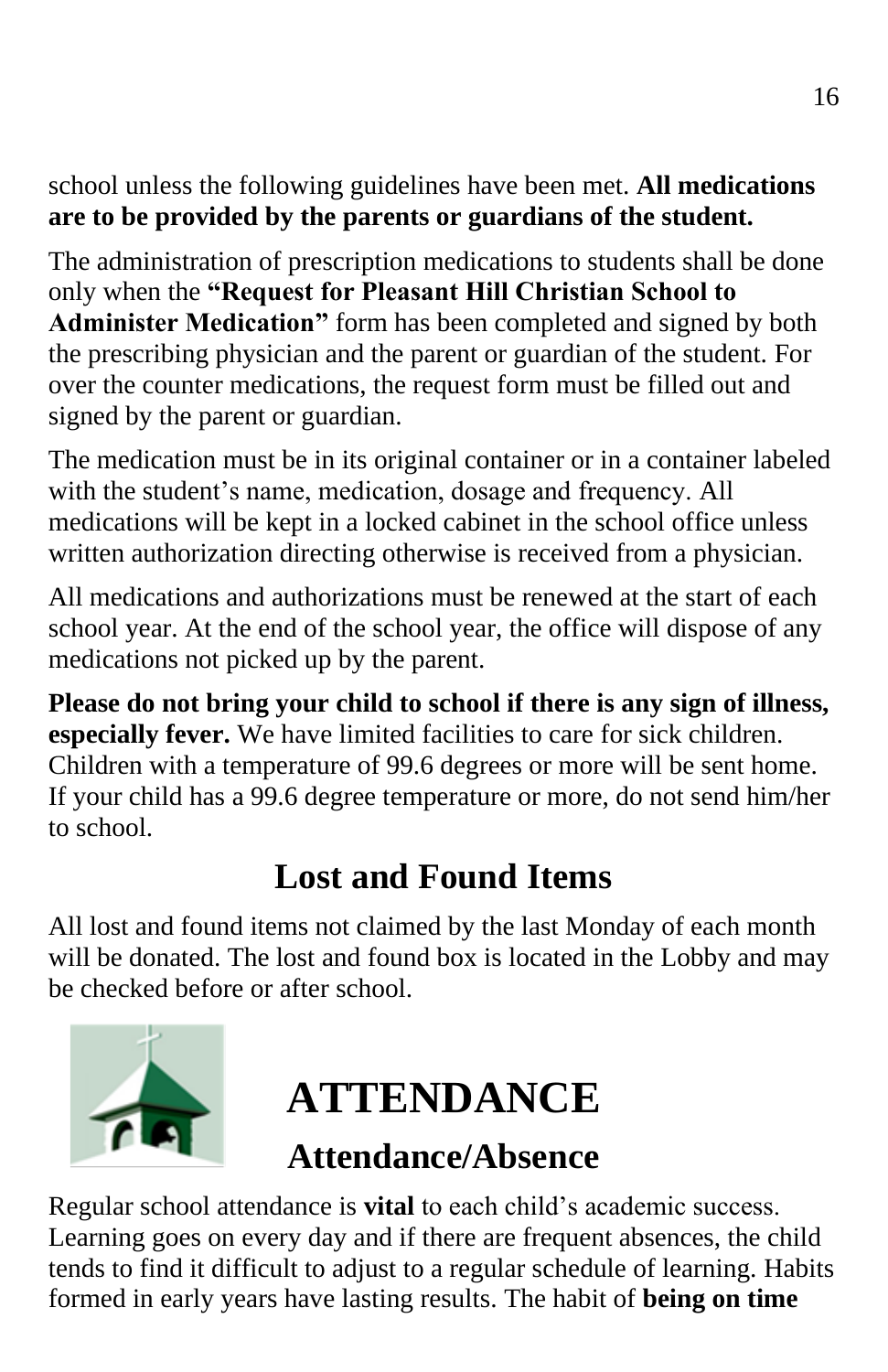should be formed early so that the pattern will be carried throughout their lifetime.

#### *A phone call or email from the parent the day of the absence is required.*

The student should be sufficiently recovered from an illness to take part in normal daily activities at school. For contagious diseases, check with your doctor as to when the child should return to school.

If your child is unable to participate in PE class, he/she must have a note from home stating the reason.

#### **Illness**

<span id="page-16-0"></span>When a child is ill, it is recommended that parents call and request their child's homework assignments. Please request early in the day to facilitate same-day pick up. The requested assignments can be picked up in the school office after school. There will be one make up day per day of illness with no penalty. Remember to keep your child home for 48 hours symptom free with no fever-reducer medication.

#### **Pre-Arranged Absences**

<span id="page-16-1"></span>**Absences for vacations must be prearranged.** Parents are encouraged to plan vacations in accordance with the school calendar. In the event of extended vacation periods, parents should contact the teacher at least one week in advance for special assignments. Frequent/extended absences often result in failing grades and could be grounds for the dismissal of the student. There will be no refunds or tuition allowances made for student absences.

#### **Tardiness**

<span id="page-16-2"></span>Timeliness is a character quality that we hold in high regard. Children arriving to school after the bell rings (8:45AM) will need to check in the school office for an admittance slip into their classroom. **When a student has more than 5 tardies in a trimester, parents will be contacted by the Principal.** The disruption caused to the class by a tardy student, as well as the loss of information by the tardy student will be addressed by administration.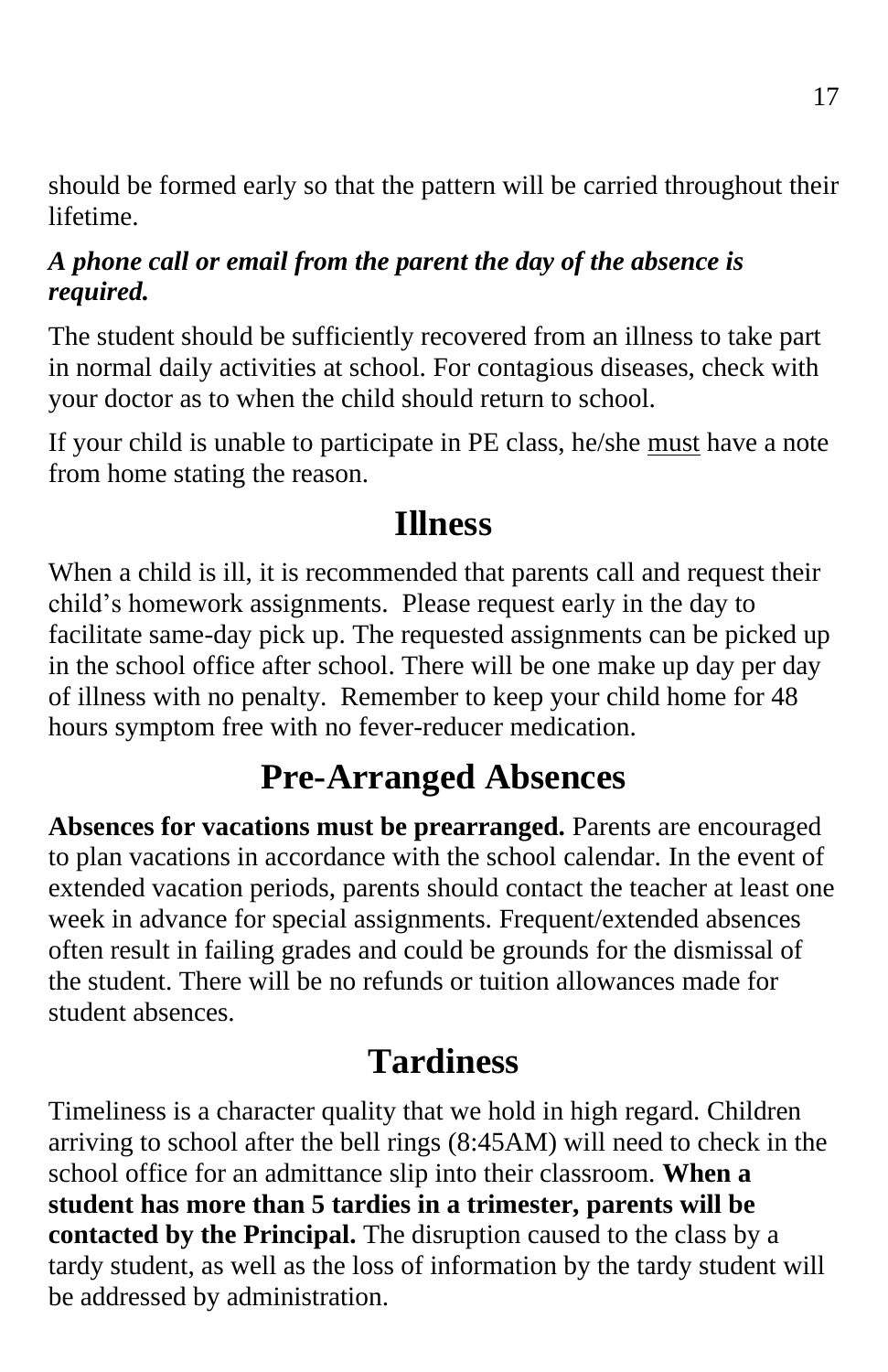### **Doctor/Dental Appointments**

<span id="page-17-0"></span>Whenever possible, doctor and dental appointments should be made for hours other than school time. If this is not possible, please come to the office to sign out your child before leaving campus. *Parents must notify teachers of appointments 24 hours in advance*.

In the interest of safety, if someone other than a family member comes to pick up your child, provide that person with a note giving your permission to do so. Be sure to tell the person picking up your child to check in at the office. The office will retrieve the student.

## **Lice Policy**

<span id="page-17-1"></span>If a student is found to have active head lice, he/she will be sent home for treatment. Once the student has undergone treatment, he/she may return to school. If you need information regarding lice treatment please contact the school office.



## <span id="page-17-2"></span>**STUDENT CONDUCT & GUIDELINES**

## **Discipline**

<span id="page-17-3"></span>Students are encouraged to develop the positive character traits of love, respect, truthfulness, obedience, diligence, sensitivity, compassion, attentiveness, initiative, creativity, and joyfulness. We choose to focus on what the apostle Paul in Romans 12:10 admonished us to do: *"Be devoted to one another in brotherly love, and take delight in honoring each other."*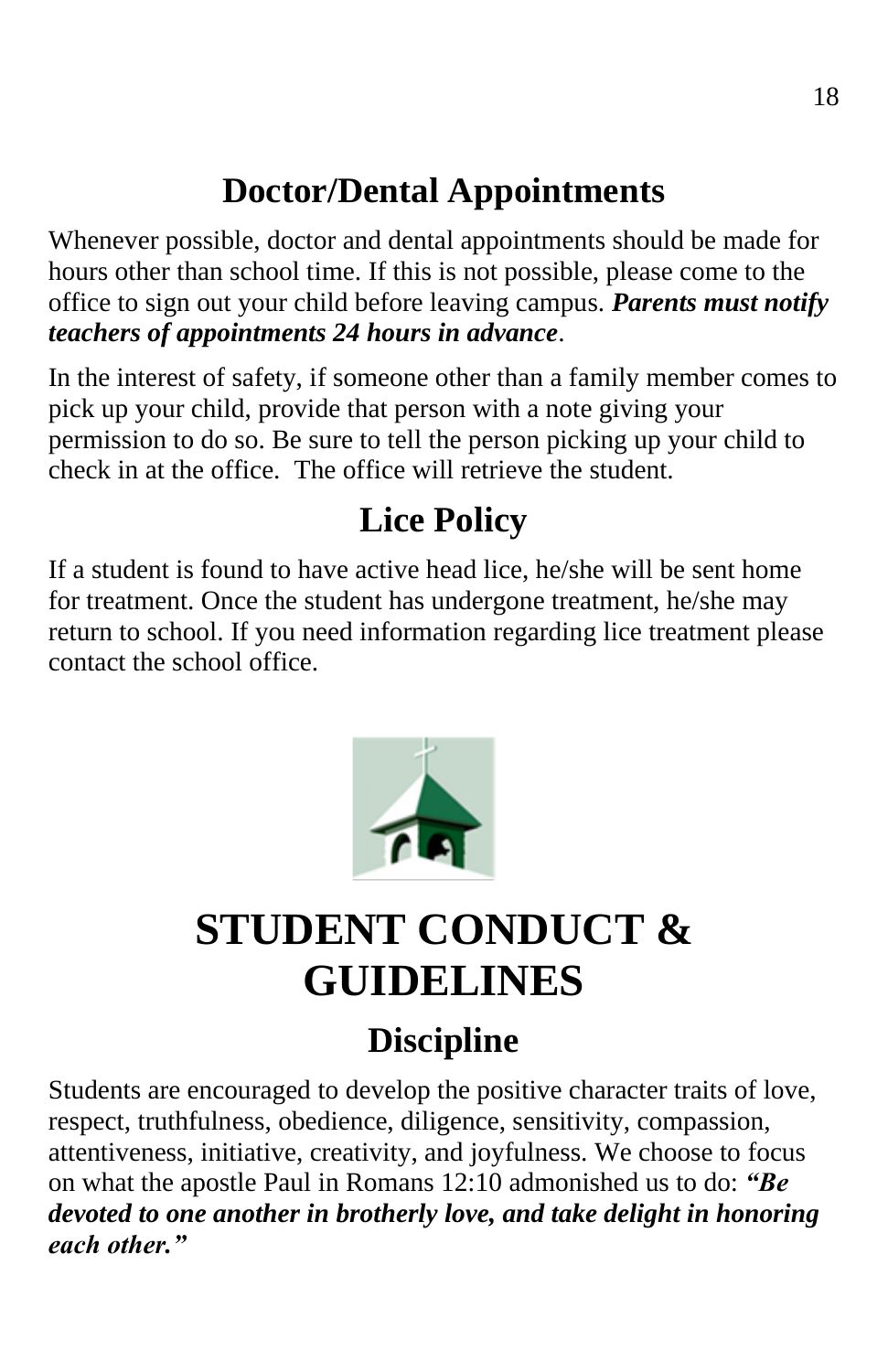Major responsibility for student behavior remains with the parent. However, at school the teacher represents an extension of that authority. It is important that all forms of discipline are administered with one objective in mind - to lovingly bring about a change of heart, correct behavior, and a respectful attitude. Discipline will be faithful and consistent in order to promote maximum learning.

High standards of conduct will be expected of students at all times. Being responsible is a learned factor and discipline is one of the principles necessary in order to maintain a positive environment for learning.

Students will be expected to:

- Honor God and His Word, including the use of His name.
- Cheerfully follow the directions of their teachers, school support staff, and volunteers.
- Be courteous to their peers.

#### **Office Visits**

There are five basic behaviors that will automatically necessitate discipline from the Principal directly:

- Disrespect shown to an adult (staff member, parent, etc.)
- Dishonesty in any situation, including lying, cheating, and stealing
- Possession of weapons, drugs, alcohol, or any nicotine delivery system including e-cigarettes.\*
- Fighting, i.e. striking or kicking in anger or with the intention to harm
- Obscene, vulgar, or profane language, as well as taking the name of the Lord in vain

The first two times a student has an office visit the student's parents will be contacted and given the details. Their assistance and support in averting further problems will be sought.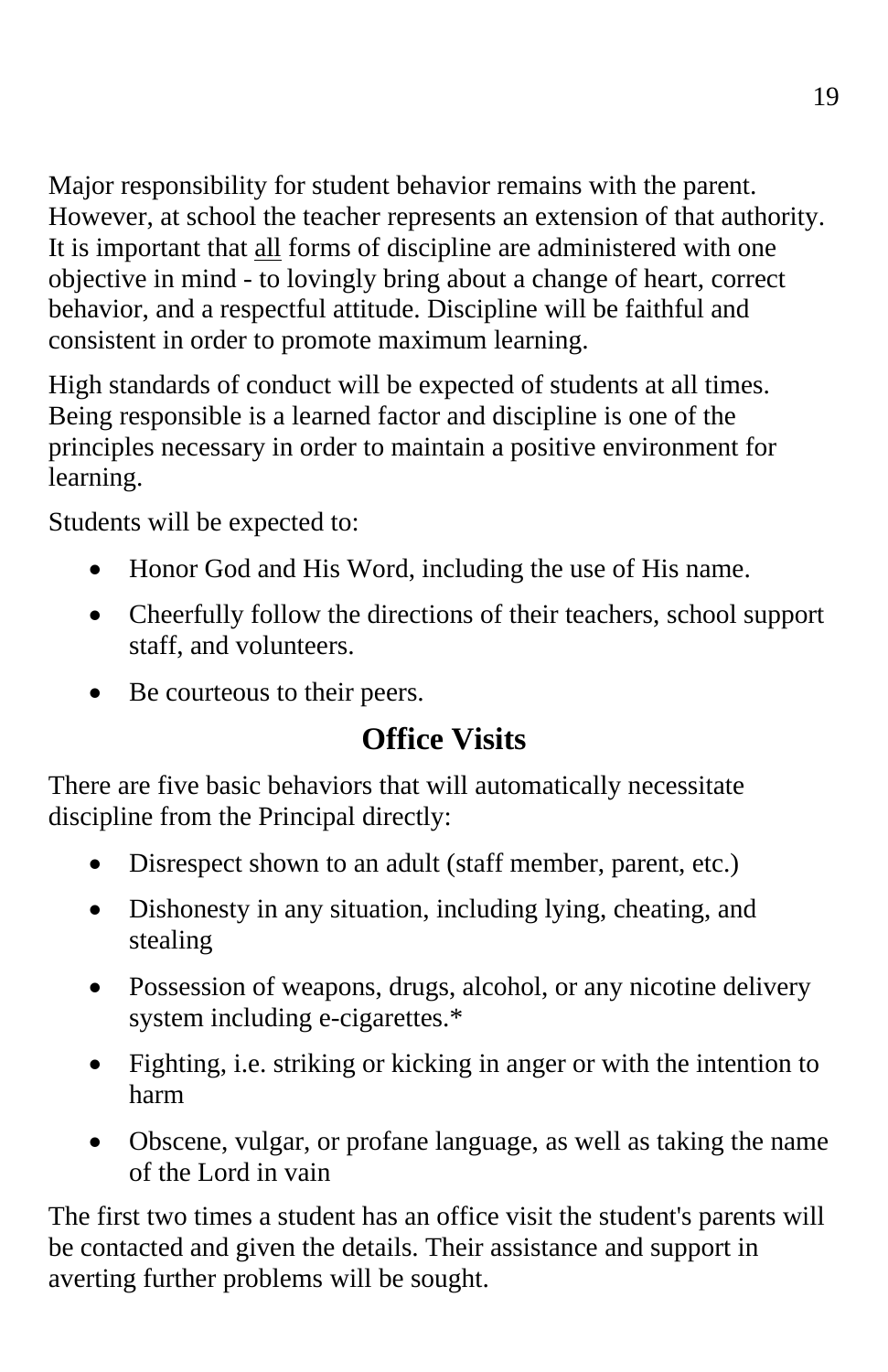The third office visit will be followed by a meeting with the parents and Principal.

Should the student require a fourth office visit, the School Board will be brought in for discussions of suspension and/or expulsion.

\*Possession of weapons, drugs, alcohol, tobacco or any electronic nicotine delivery system including e-cigarettes will immediately be dealt with and may result in suspension and/or expulsion in the interest of student safety.

### **Dress Code & Appearance**

<span id="page-19-0"></span>Children's clothing should be clean and appropriate for school. Shorts/skorts/skirts of modest length may be worn. The following should not be worn to school:

- Offensive or questionable slogan or graphic T-shirts
- Tops that expose the midriff, halter tops or spaghetti straps
- Shoes without backstraps
- Beach attire

Parents will be called if clothing is considered inappropriate.

NEW: To reduce injury and to allow whole-hearted participation in PE, students will be required to bring a pair of comfortable running shoes to school (to be kept at school).

\*\*\*Note: Please label all clothing items, especially jackets, sweaters, and sweatshirts, with student's name.\*\*\*

NEW: Grooming and appearance at school is important as Image-Bearers (Genesis 1:26-28). Hair should be worn neatly and kept natural colors.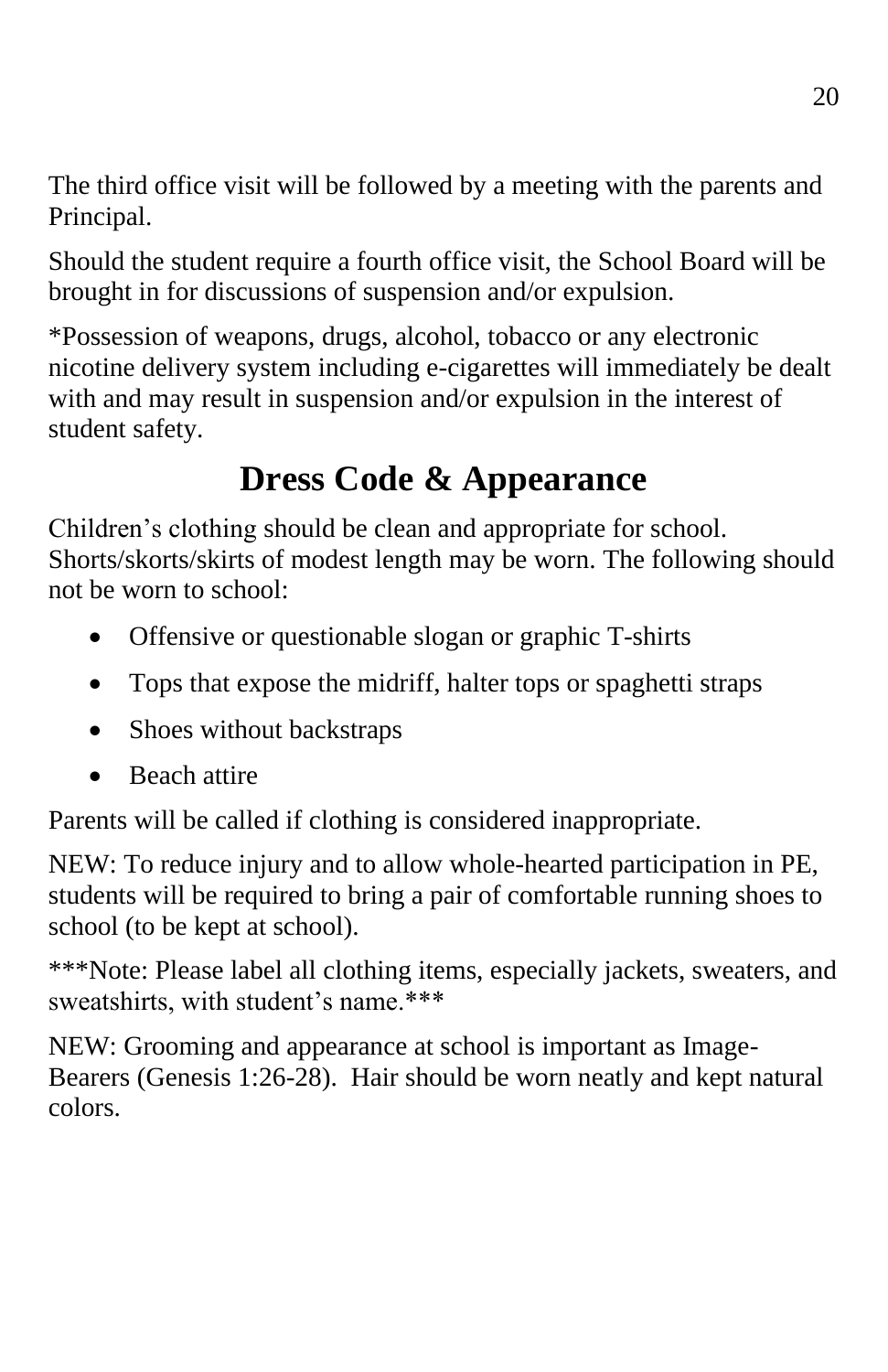### **After School Guidelines for Students**

<span id="page-20-0"></span>Students are welcome to arrive at school as early as 8:30am. Students arriving any time after 8:30am are to enter the main building through the gate and in through the back doors. The front is not a student entrance.

 $K - 6<sup>th</sup>$  grade students arriving between 8:30am and 8:45am should put their belongings in their classroom and go directly to the supervised playground.

The after school time is not a recess or playtime. Students waiting to be picked up are to maintain an orderly manner, keeping their belongings (in their backpacks) with them, ready to go when their ride arrives.

There should be no eating while waiting to be picked up.

Students are not to leave the waiting area without permission.

A student whose parent is on the premises for any other reason is to remain with the parent or in the supervised after school pick-up area.

Students are not allowed to walk across the driveway without permission.

No one is allowed to play on any playground equipment after school is dismissed for the day without school permission and adult supervision.

Students staying after 3:30 need to check in with the Supervisor immediately.

A student being picked up from After School Care needs to wait until his/her parent (or authorized adult) signs him/her out.

At 3:30 p.m. all remaining students need to be signed into After School Care.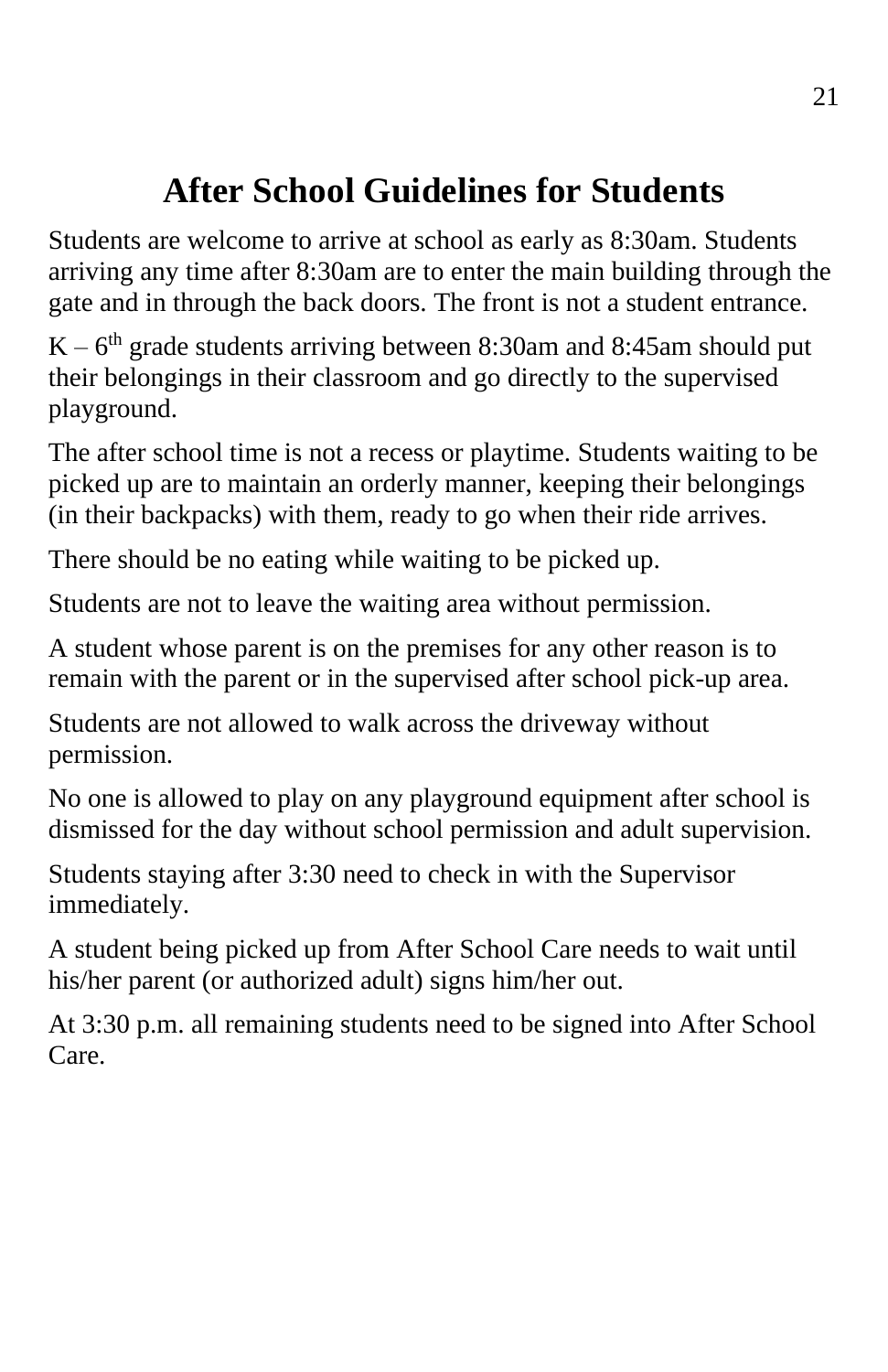#### **School and Playground Guidelines BE RESPECTFUL, BE RESPONSIBLE, BE SAFE**

#### <span id="page-21-0"></span>**The yard duty supervisors are to be respected and obeyed**. Any problems during recess time should be reported to the yard duty

supervisor. The supervisor will let the teachers know of any discipline problems.

PUMAs practice the following:

- Use outdoor areas safely
- Keep their hands to themselves
- Are courteous to peers and Yard Duty
- Take turns graciously
- Ask Yard Duty to enter Equipment Shed for equipment
- Stay within boundaries; ask a Yard Duty to get a ball
- Keep balls on the blacktop or grass; out of the play structure area
- Kick soccer balls and footballs ONLY
- Swing on their bottoms forwards and backwards ONLY
- Keep sticks and rocks on the ground
- Freeze immediately when they hear the whistle blown and WAIT for verbal directions
- Get drinks and use the bathroom during last 5 minutes after first whistle is blown
- Gather all their belongings before going to line up after recess

#### PUMAs do NOT:

- Name call
- Exclude others
- Climb or hang from trees, fences or backstop
- Push, wrestle, tackle, or throw balls at people
- Twist, jump or flip out of swings
- Climb in the ball box
- Go into the ball shed without Yard Duty permission
- Get drinks or use the bathroom after the 5 minute warning whistle

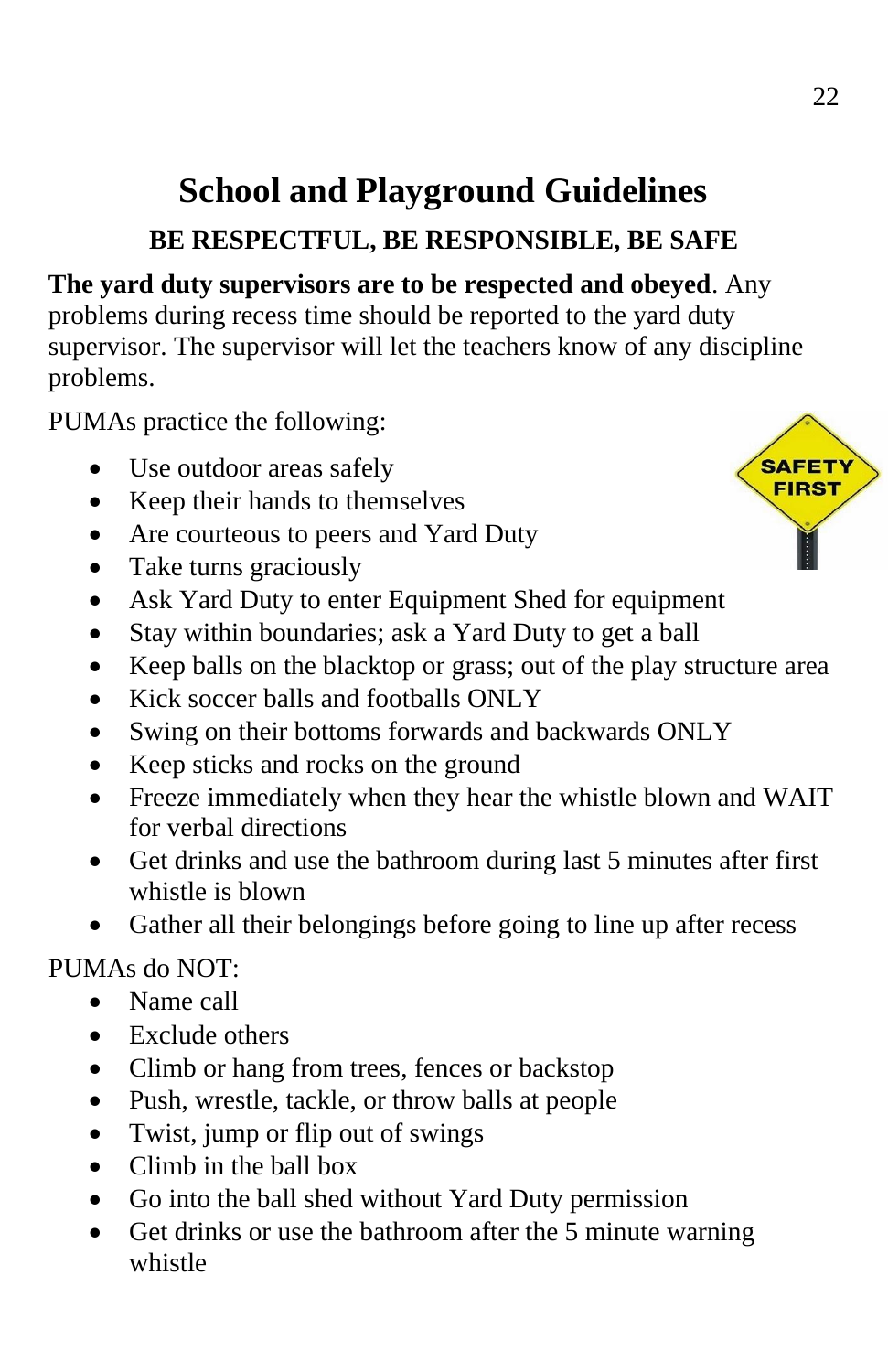Student cell phones *must be turned in* to the Office at the beginning of the day and can be checked back to the student after school is dismissed. Parent communication during the school day must go through the school office.



#### **The following items may not be brought to school**:

chewing gum, trading cards, knives, guns or weapons of any kind, electronic devices such iPads, iPods, battery operated toys, etc., valuable items, obscene or occult material, shoes with built-in skates/skateboards/scooters, alcohol, drugs or tobacco.

#### **Lunch Time Guidelines for Students**

<span id="page-22-0"></span>Once an eating area has been selected, there should not be any moving around. All students should remain seated at the eating tables long enough to eat their lunch. **Each student should eat his/her own lunch and not share his/her food.** If you do not have a lunch you should check in at the office. (Try to call home at the first recess time if you have forgotten your lunch.)

Loud, rude behavior and/or food fights at the lunch table are not allowed.

To leave the eating area, raise your hand and get permission. If you are finished eating, make sure your lunch area is cleaned up. **All trash and uneaten food need to be taken home. Messy containers may be rinsed out in the outdoor sinks.**

**Lunch Time: 12:00 – 12:45pm for TK-2 nd Grades**

<span id="page-22-1"></span>**Lunch Time: 12:15-1:00pm for 3rd -6 th Grades** 

#### **Birthdays**

We love birthdays! Any birthday treats you provide will be distributed at the end of the school day or at the end of the lunch period by the teachers/aides. Please email Mrs. See at [bsee@phcs.org](mailto:bsee@phcs.org) with questions. *We ask that no birthday party invitations be brought to school. The Family Directory is provided so that you can mail or email invitations to those invited.*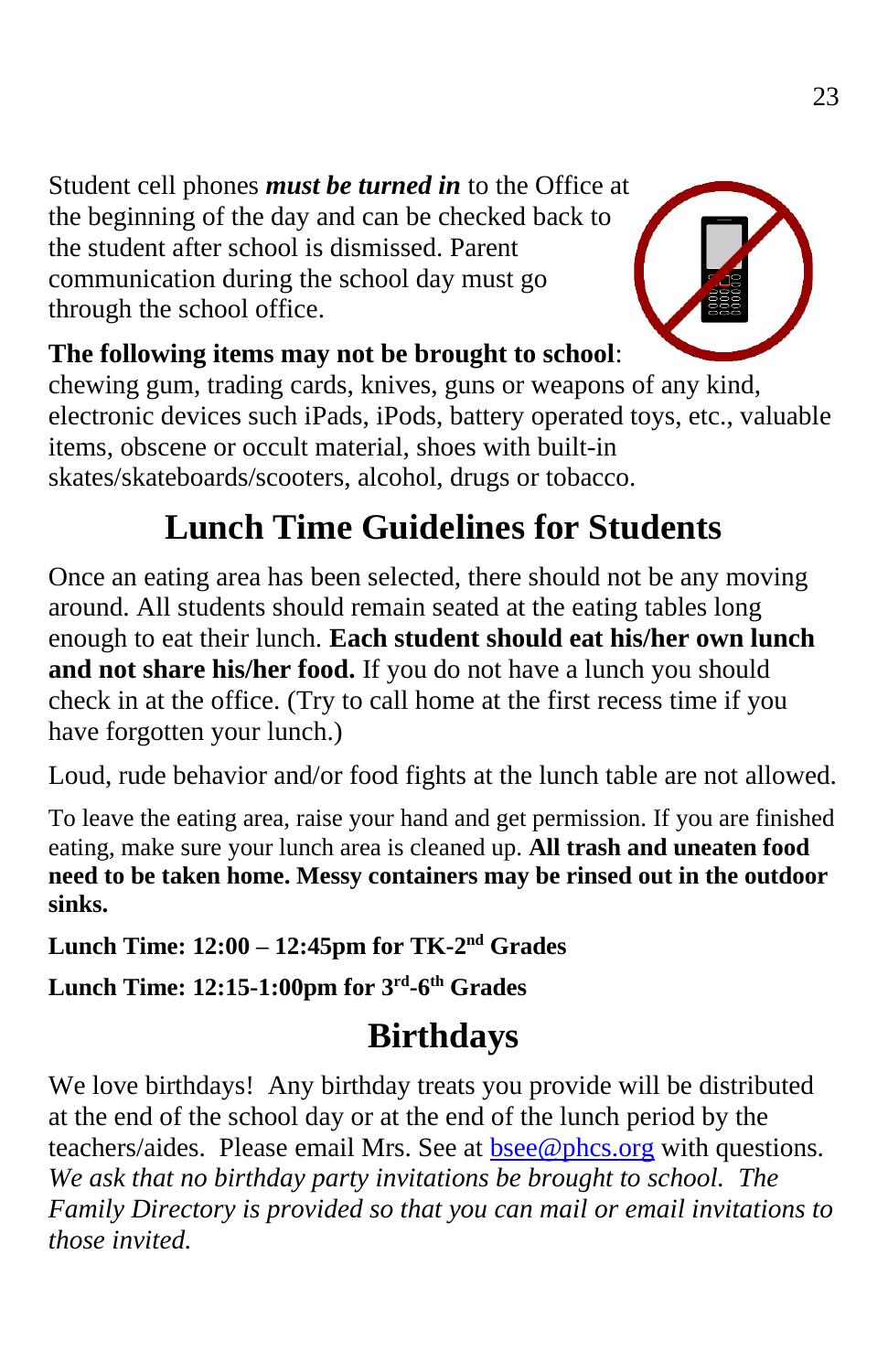#### **Parental Declaration of Support**

<span id="page-23-0"></span>Pleasant Hill Christian School is committed to excellence in education and character development. An integral part of a comprehensive Christian education is parental involvement and support. The act of enrolling your child in Pleasant Hill Christian School declares your commitment to the following:

- 1. You have carefully examined and agree with the purpose and goals of Pleasant Hill Christian School and desire the faculty and staff to work with you in the total education of your child: spiritual, academic, physical and social development.
- 2. You pledge your support to the aims and ideals of the school and will bring any and all questions and criticisms to either the teacher or Principal so that these problems may be properly considered. (Matt. 18:15-17)
- 3. You understand when discipline is necessary, it will be handled by the teacher in the classroom. It may consist of such things as verbal reprimand with suggestions given of alternative ways of behaving, and perhaps loss of some classroom or recess privileges. If the behavior requires an office visit, the Principal will contact the parent (or person on the emergency card) and the student may be immediately suspended from school. Disruptive behavior which continues may also be subject to the student's permanent dismissal from the school. You understand that the school reserves the right to dismiss any student who does not cooperate with the educational process, either for academic reasons, attitude, or behavior.
- 4. You pledge the following as a condition of your child's enrollment in Pleasant Hill Christian School:
	- A. To support the school and help your child meet homework requirements. Parents will receive a **Weekly Communication** reporting classwork, homework and behavior. Parents will be expected to respond and support the teachers by signing and returning these reports.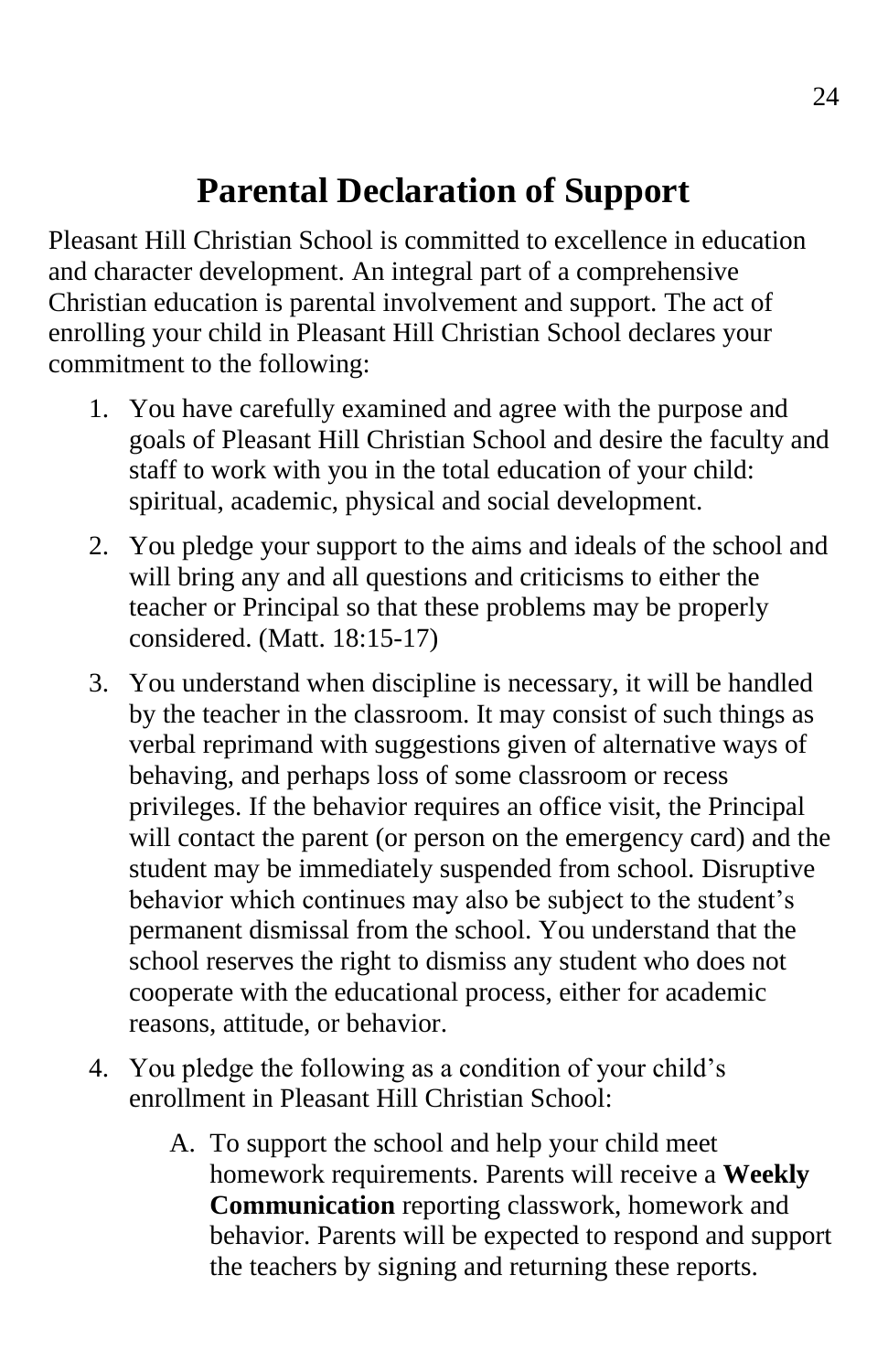

B. To meet financial obligations to the school promptly.

C. To attend Parent/Teacher conferences, to support the school by keeping informed about activities and needs and by attending school-sponsored programs, i.e. Back-To-School Night, Christmas/Spring Program, and Awards Night.

D. To be supportive of the school through volunteerism.

#### **Field Trips**

<span id="page-24-0"></span>Transportation for field trips or other activities away from school will be by private cars with valid insurance coverage. All field trip drivers must have completed the Live Scan process and Driver Authorization form **for the current school year**.

<span id="page-24-1"></span>**Note: The law requires a child to be seated in a child safety seat until age 8 or until he/she weighs at least 80 pounds.** If this requirement pertains to your child, please send a child safety seat on field trip days.

## **ACADEMIC POLICIES**

### **Grading**

<span id="page-24-2"></span>Traditional letter grades A, B, C, D, F will be given for grades 3 - 6 in the basic subject areas. These grades will be determined from daily classroom work, homework, tests, and special reports and projects. Other subject areas along with behavior and basic work and study habits will be graded S-satisfactory; N-needs improvement; U-unsatisfactory. Effort and attitude will be the determining factors in these grades. Our primary grades  $K - 2$  will be given  $E - Excellent$ ,  $S - S \text{atisfactory}$ ,  $N - Needs$ Improvement, and  $U -$ Unsatisfactory for both basic subject areas as well as behavior and work and study habits. *Weekly Communications will be sent home on Fridays to help keep parents informed of their child's academic and behavioral development. These reports must be signed and returned the following school day.*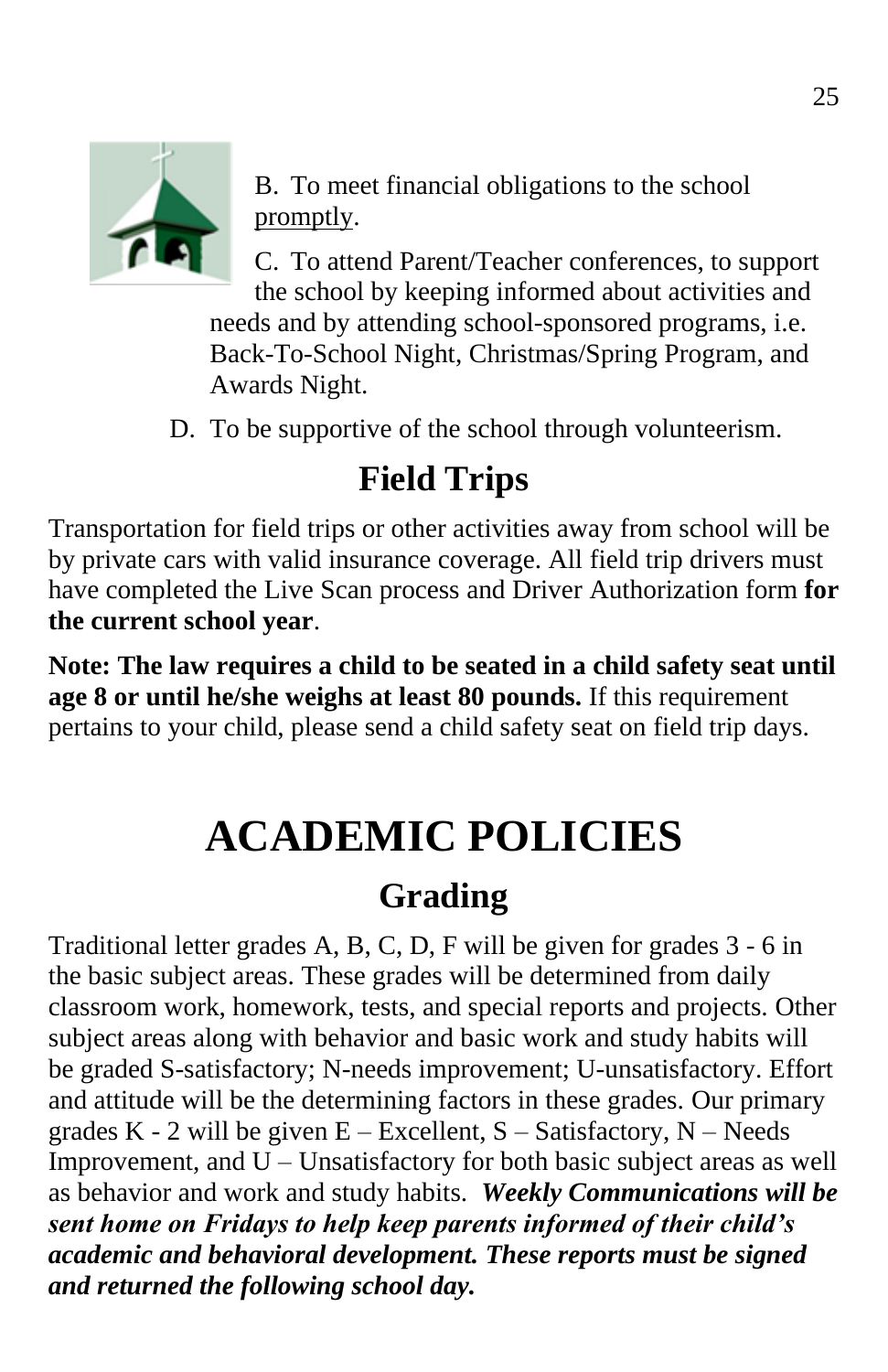### **Homework vs. Completion Work**

<span id="page-25-0"></span>Regular Homework includes weekly assignments including Bible memory, spelling practice, and math reinforcement, and should be expected Monday through Thursday for all grades. Occasional long-term projects may require some weekend time. Length of time required for homework assignments will vary according to the student's ability and his/her work and study habits. Parents are expected to support the teacher's efforts in this area. Some homework may require a parent's signature.

Completion work is work a child was given time to complete at school but didn't finish. Our aim is that all schoolwork be completed at school but depending on your child's focus and/or processing, completion work may come home to be finished and returned to school the following day. Completion Work NOT returned the following day will be accepted up to a week later but with 10% grade reduction. The grade will be a "zero" after the week. Please check your child's folder daily to ensure completion of daily school work.

### **Report Cards/Cumulative Records**

<span id="page-25-1"></span>Report cards are issued each trimester (three times per year). The last grade report will be mailed home. The final report card for a student will be withheld should their account not be current at the end of the school year.

If you should wish to see your child's records in the school office, they are available upon request. Please contact the Office.

### **Parent/Teacher Conferences**

<span id="page-25-2"></span>Parent-teacher conferences will be scheduled during the first grading period. Our teachers are happy to meet with you whenever you desire a conference. However, please call the office to make an appointment. **We would ask that you not interrupt the teachers in the morning before school, as they are busy getting ready for the day. Under no circumstances should you try to talk with the teacher while class is in session.**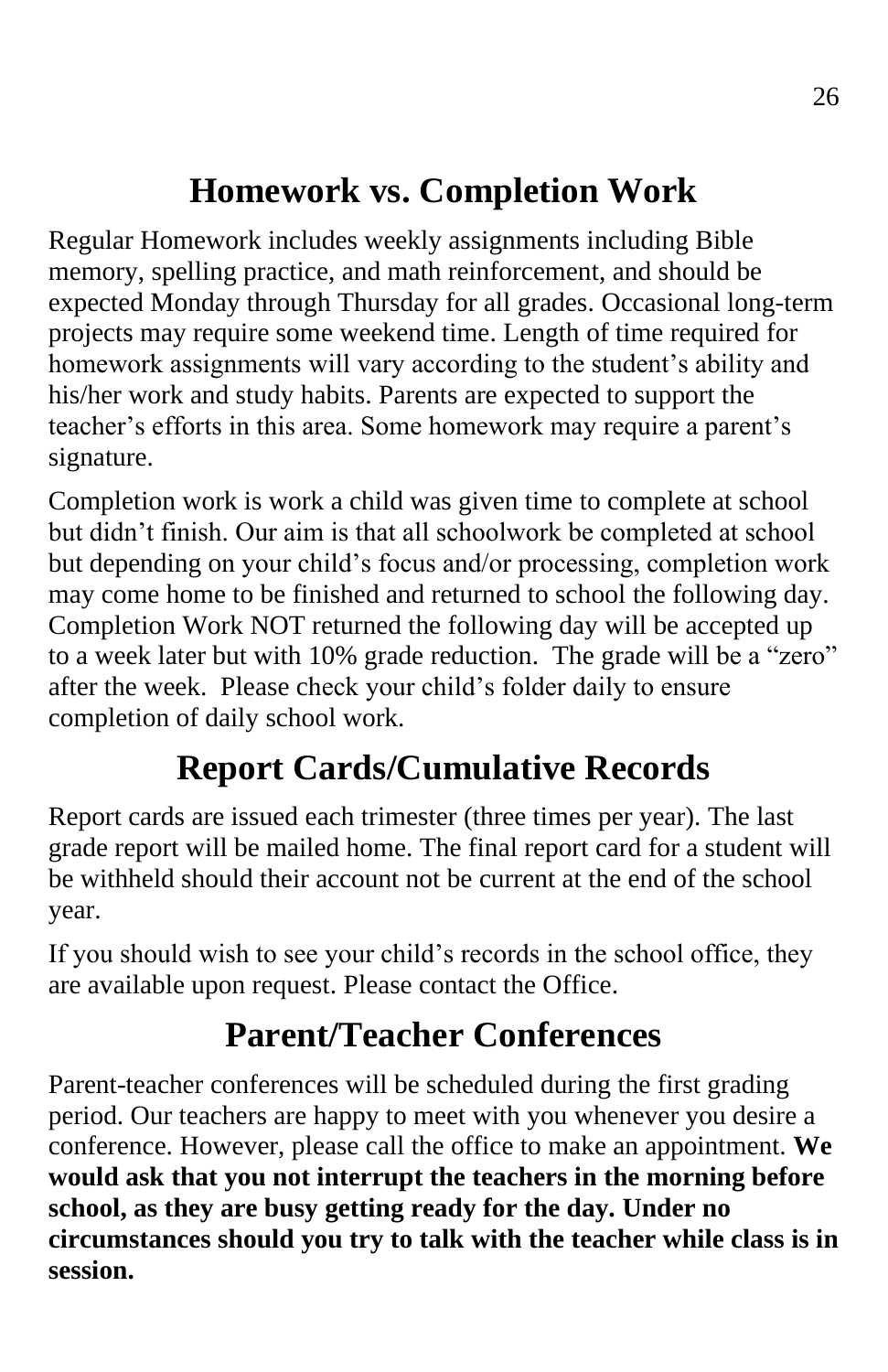## <span id="page-26-0"></span>**EMERGENCY INFORMATION**

#### **Emergency Procedures**

<span id="page-26-1"></span>In the case of an emergency in which the building would need to be vacated for longer than an hour, the children will be taken to Twin Hills Fire Department (behind the

school on Watertrough Rd.) and parents will be notified as soon as possible via K12 Alerts.

If an emergency develops while students are on campus, we will notify parents via K12 Alerts (call, text, and email). Should the decision be made to dismiss the children early from school or in case of individual emergencies, parents will be notified. For this and other reasons, it is critically important that you keep your Emergency Procedure Card up to date.

We drill regularly for fire, earthquake, and lockdown procedures throughout the school year in efforts to keep our students safe.

## <span id="page-26-2"></span>**SCHOOL COMMUNITY POLICIES**

#### **School E-Newsletter**

<span id="page-26-3"></span>We respect your inbox so each Friday a school newsletter, "PHCS News & Reminders," is e-mailed. This newsletter contains a calendar of upcoming events with important details.

## **PHCS Parent Club**

<span id="page-26-4"></span>Participation in Parent Club is an opportunity for parents to support various activities such as school parties, the parent volunteer program, building and yard maintenance and assisting with fundraising projects. PHCS has a very active club and has received many wonderful benefits by the efforts of this group. They are a vital part of our school family. Make a point to get involved. Meetings are held at the school once a month or as announced.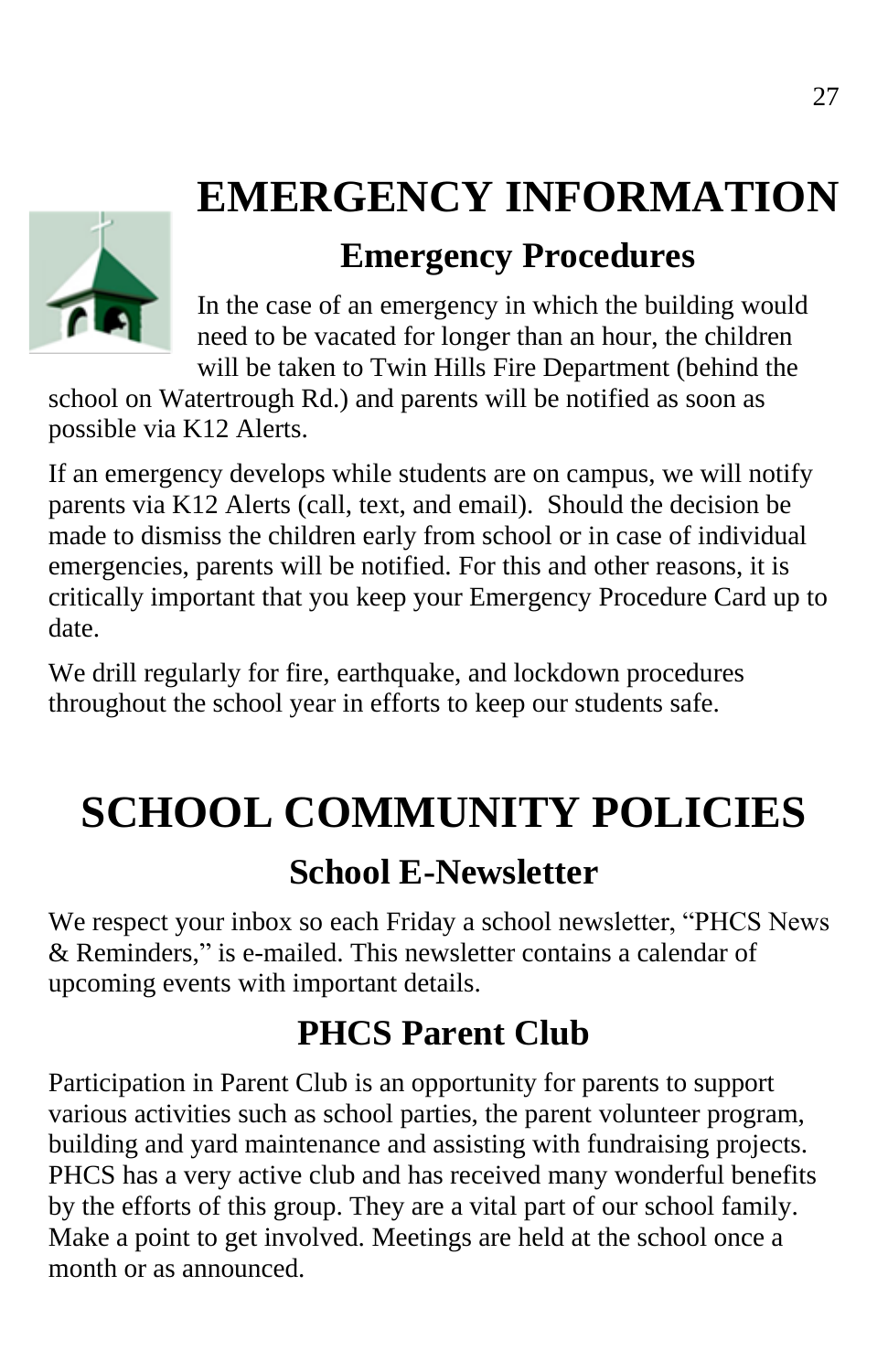### **Parent Visits/Classroom Help/Volunteers**

<span id="page-27-0"></span>We require that all visits be cleared through the office. Late lunches, jackets, homework, etc. should be brought to the office. Please do not take items to the classroom. Parent volunteers assisting with classroom activities and yard supervision are needed and appreciated. It is essential, however, that the volunteers be committed to specific times prearranged with the office. Consistent, dependable help is necessary. Each parent will be asked to fill out the Parent Volunteer Form at the beginning of the year and will be given specific instructions related to their area of commitment. All volunteers must sign in/out at the office at each visit.

**\*\*Note:** Here at PHCS, the safety of our students is of utmost importance. **All volunteers who have the potential for** *unsupervised access* **to children in our school, such as chaperones/field trip drivers, classroom helpers, before/after school care providers, etc., are required to go through a background check and LiveScan.** Please obtain a LiveScan & Background Check Consent Form from the school office. The expense of the fingerprinting is the parent's responsibility.

### **Guidelines for Field Trip Chaperones**

<span id="page-27-1"></span>The following are instructions for adults who volunteer to chaperone our students for on or off campus events, including field trips. They are meant to help each child get the most out of each event and also to help those in leadership present a consistent, unified representation of Pleasant Hill Christian School.

As you take on this important role, the administration asks for your full cooperation. **You are responsible for the direction and welfare of the children assigned to you.** We ask that you act in accordance with the standards of Pleasant Hill Christian School. Please carefully read the following instructions, so that you will be able to carry out your responsibilities.

- 1. Be observant and alert at all times to the whereabouts of those in your assigned group. Do not make changes of students in your group without teacher approval.
- 2. Siblings are not included in field trips.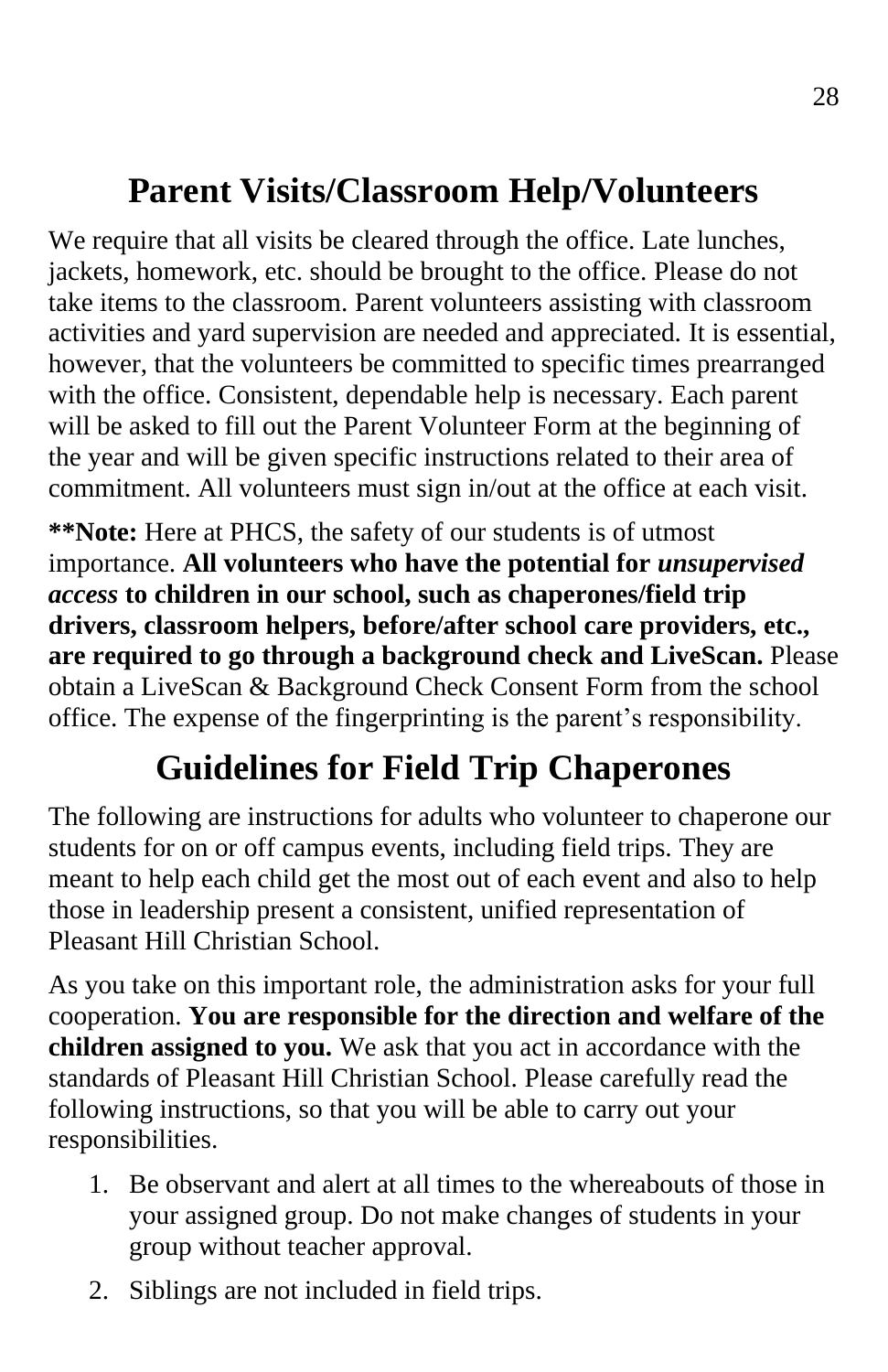- **3. If you are driving on a field trip, please do not make any unscheduled stops. (Please come to school with the car fueled and ready to go.) Do not stop for treats or allow the children out of the car during transport.**
- 4. Know what is expected of you:
	- a) Meet in child's classroom for teacher instructions.
	- b) Be on time.
	- c) Fulfill assigned tasks.
	- d) A valid California driver's license and current Driver Authorization Form must be on file in the school office.
- 5. Be willing to set aside personal preferences which may not be in accordance with Pleasant Hill Christian School's standards and/or guidelines.
- 6. Please refrain from:
	- Smoking
	- Consuming alcoholic beverages
	- Using electronic devices
	- Showing movies in the vehicle
	- Chewing gum
- 7. Require children in your group to show respect for you, one another and the public at all times (including in the car).
- 8. Be willing to correct wrong behavior through a word of correction. If the child does not respond, then report his/her behavior to the teacher at the earliest opportunity.

## **Parent/Staff Conflict Resolution**

<span id="page-28-0"></span>Within all relationships it is normal to experience differences of opinion or misunderstandings. How we handle the conflict is of great importance. We strongly encourage you to make an appointment with any staff member when you first discern a problem (Matthew 18). If after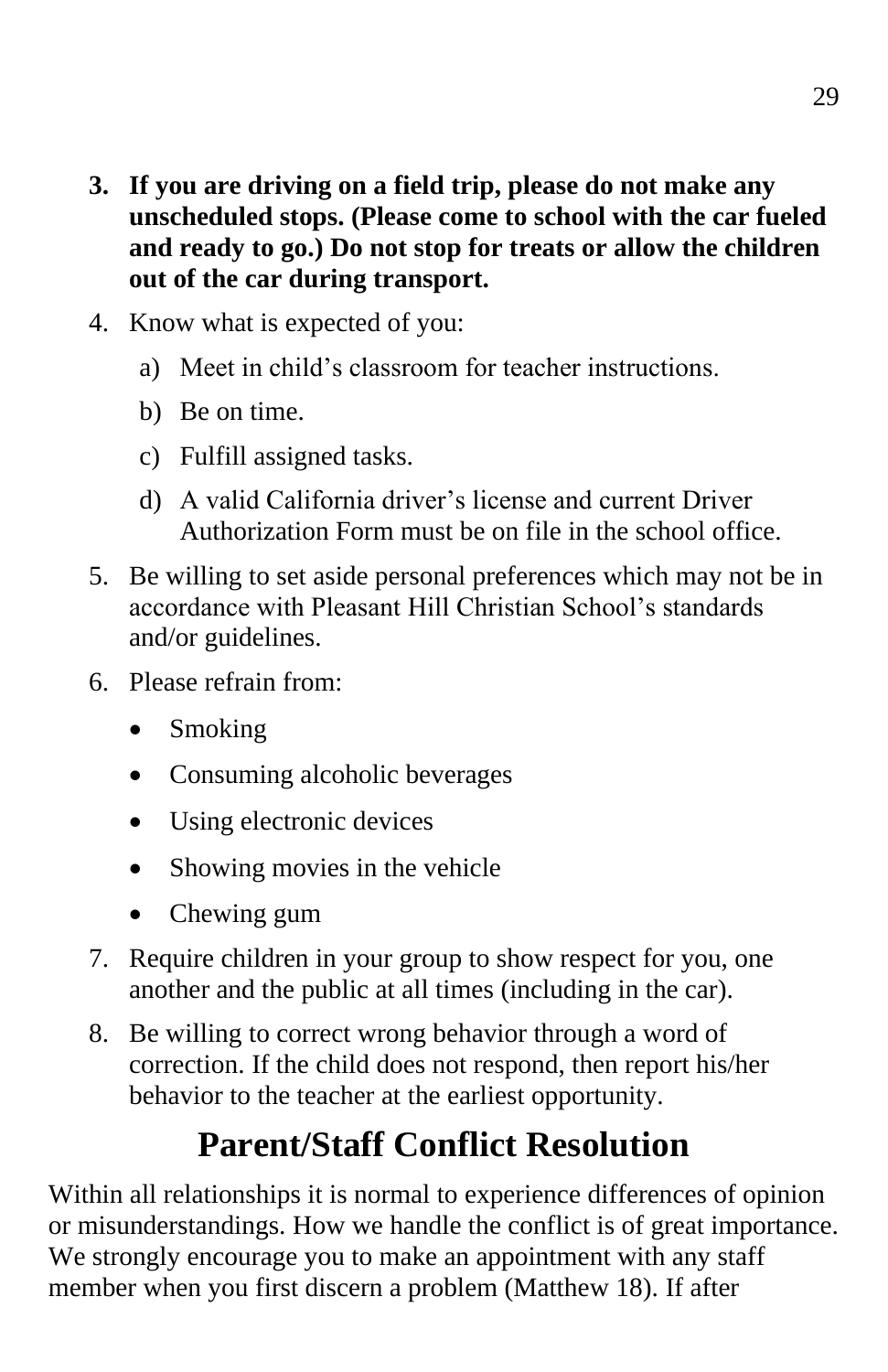speaking with the staff person you feel the problem has not been satisfactorily resolved, then the next step is to meet with the Board Chairman. A call to the school office will secure an appointment. If the Board Chairman and/or parent feel the situation requires a three-way conference with the teacher, then he or she will be asked to join the conference. If after going through these three steps, the parent or Board Chairman is not satisfied, then the matter will be taken before the School Board.

Please know that you may also speak directly to the Board Chairman or a Board member whenever you have a concern or problem. The desire of the staff and Board is to develop and maintain a harmonious working relationship with all families in our school.

### **Sexual Harassment Policy**

<span id="page-29-0"></span>Pleasant Hill Christian School (PHCS) is committed to maintaining an academic environment in which all individuals treat each other with dignity and respect, free from all forms of intimidation, exploitation and harassment, including sexual harassment. This school is prepared to take action to prevent and correct any violations of this policy. Anyone who violates this policy will be subject to discipline, up to and including termination/suspension.

#### **Definition of Sexual Harassment**

"Sexual harassment" means unwelcome sexual advances, requests for sexual favors and other verbal, visual or physical conduct of a sexual nature, made by someone from or in the work or educational setting, under any of the following conditions:

- 1. Submission to the conduct is explicitly or implicitly made a term or condition of an individual's academic status or progress.
- 2. Submission to, or rejection of, the conduct by the individual is used as the basis of academic decisions affecting the individual.
- 3. The conduct has the purpose or effect of having a negative impact upon the individual's academic performance, or of creating an intimidating, hostile or offensive educational environment.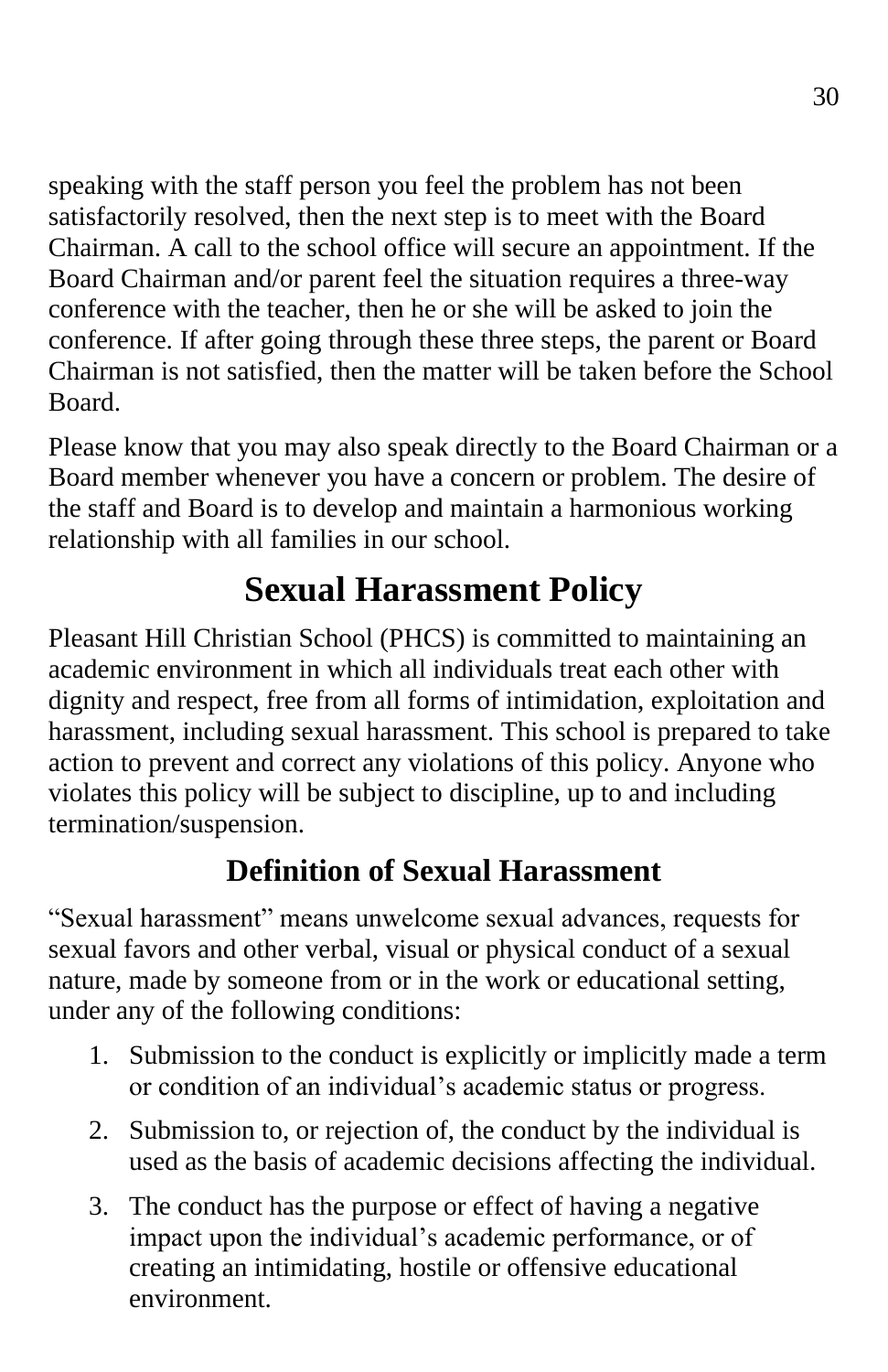4. Submission to, or rejection of, the conduct by the individual is used as the basis for any decision affecting the individual regarding benefits and services, honors, programs or activities available at or through this school.

#### **Examples of Harassment**

Unwelcome conduct of this type can include a wide range of verbal, visual or physical conduct of a sexual harassing nature. Among the types of conduct that would violate this policy are the following:

- Unwanted sexual advances or propositions
- Offering academic benefits in exchange for sexual favors
- Making or threatening reprisals after a negative response to sexual advances
- Visual conduct such as leering, making sexual gestures, displaying sexually suggestive objects or pictures, cartoons or posters
- Verbal conduct such as making or using derogatory comments, epithets, slurs and jokes
- Verbal abuse of a sexual nature, graphic verbal commentaries about an individual's body, sexually degrading words used to describe an individual, suggestive or obscene letters, notes or invitations
- Physical conduct such as touching, assaulting, impeding or blocking movements

Pleasant Hill Christian School prohibits sexual harassment of any student or employee of PHCS by any other student or employee of the school or by persons doing business for the school at school or work or any school/work related activity.

#### **What To Do If You Experience Or Observe Harassment**

Employees/Students who feel they have been subjected to conduct of a harassing nature are encouraged to promptly report the matter to one of the school officials designated below.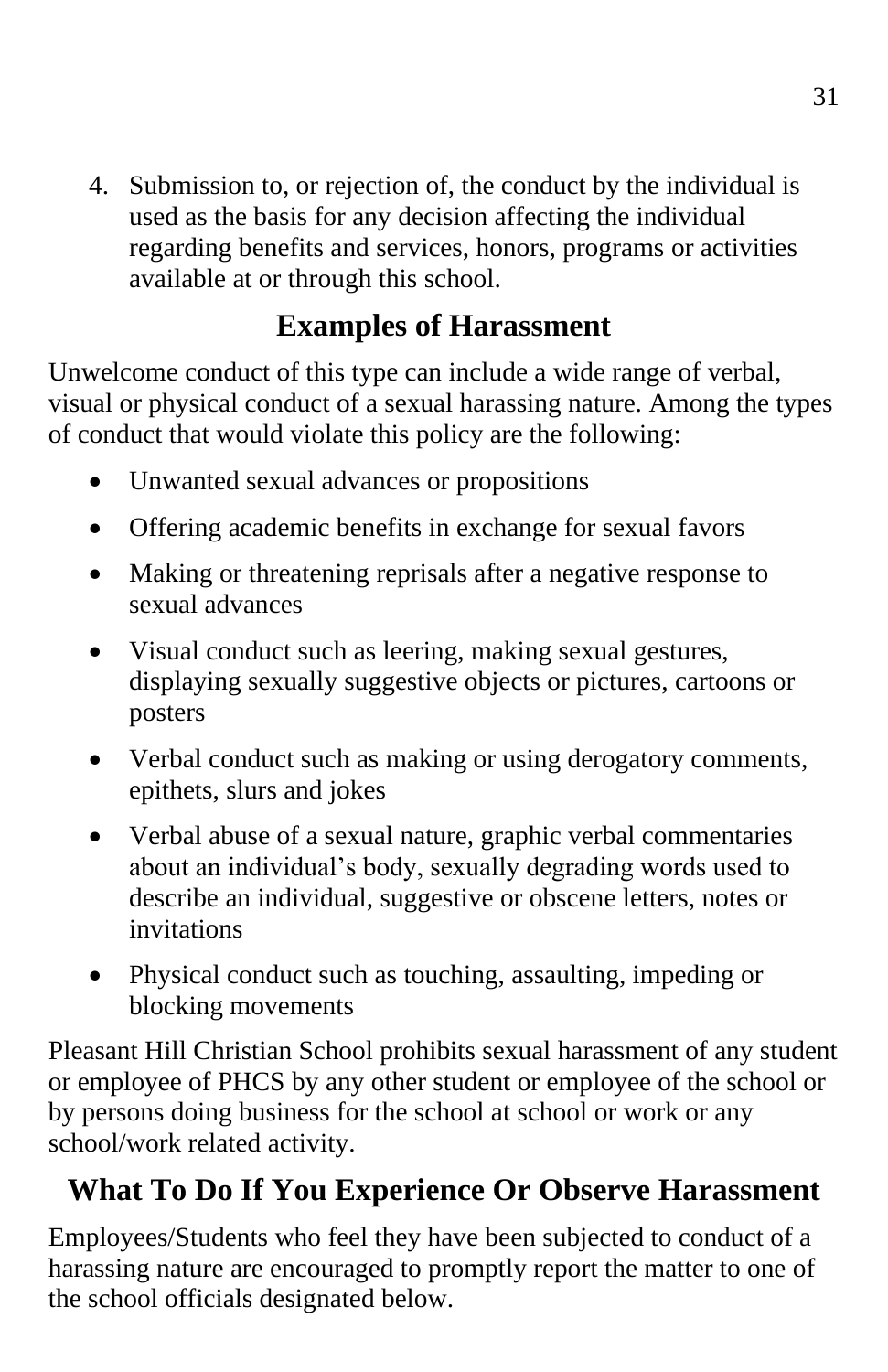Employees/Students who observe conduct of a harassing nature are also encouraged to report the matter to one of the school officials designated below. All complaints will be promptly investigated.

The following individuals are specifically authorized to receive complaints and to respond to questions regarding harassment:

Principal, Office Manager; School Board Chairman

#### **Confidentiality**

Every effort will be made to reasonably protect the privacy of the parties involved in any complaint. However, the school reserves the right to fully investigate every complaint and to notify a student's parent/guardian and appropriate government officials as the circumstances warrant.

#### **Protection Against Retaliation**

It is against the school's policy to discriminate or retaliate against any person who has filed a complaint concerning harassment or has testified, assisted or participated in any manner in any investigation, proceeding or hearing concerning harassment.

#### **Procedure For Investigation Of The Complaint And For Taking Corrective Action**

When a complaint is received, the PHCS Board Chairman will direct an investigation. If the investigation confirms the allegations, prompt corrective actions shall be taken. The individual who suffered the harassing conduct shall be informed of the corrective action taken. In addition, any employee or student found to be responsible for sexual harassment in violation of this policy will be subject to appropriate disciplinary action up to and including expulsion or termination. The severity of the disciplinary action will be based upon the circumstances of the infraction.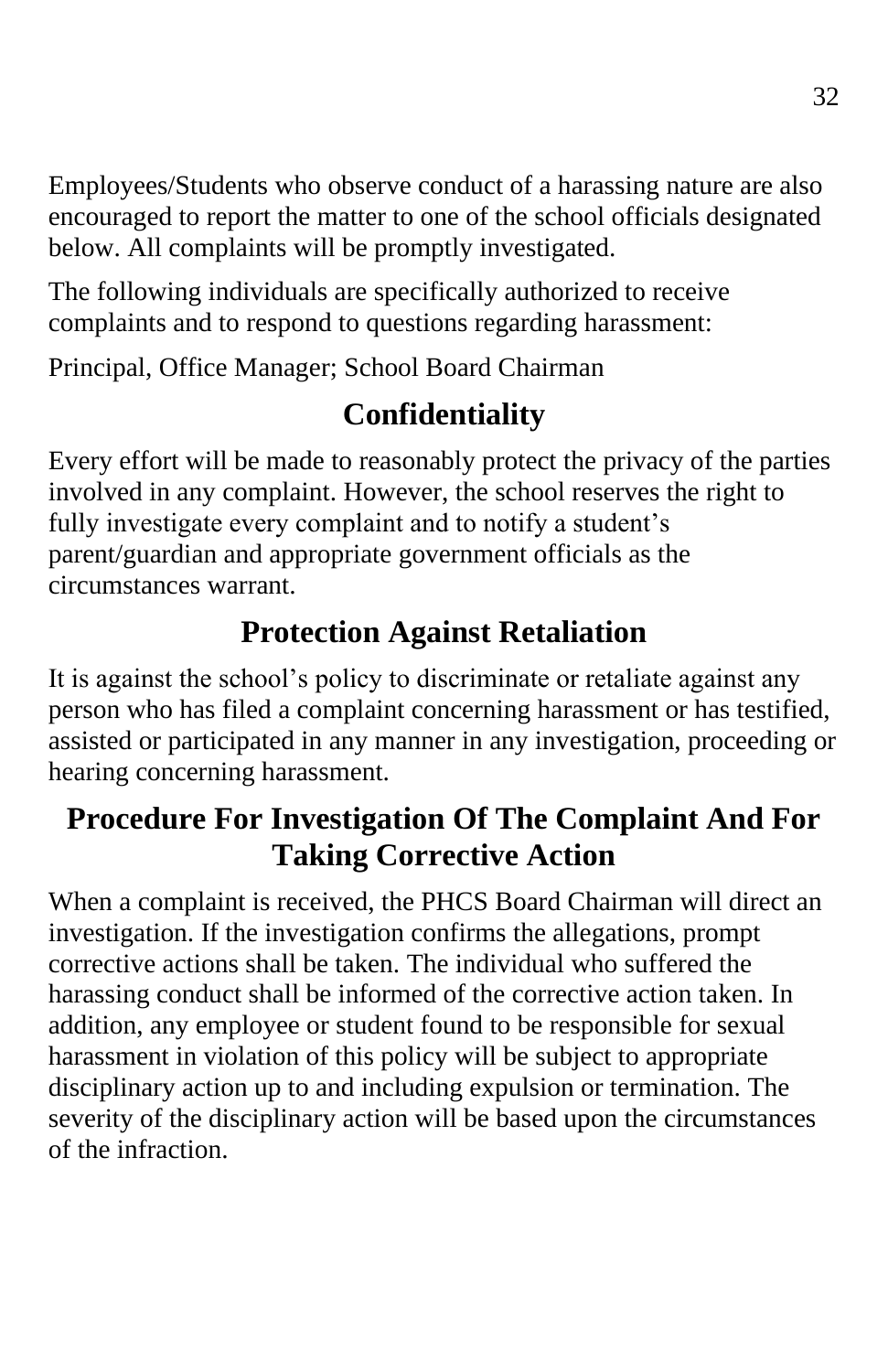### **Anti-Bullying Behavior Policy**

<span id="page-32-0"></span>*It is the responsibility of every member of the Pleasant Hill Christian School (PHCS) community to keep our school a safe and caring place, and to help make sure that no student is bullied at school.*

BULLYING IS UNFAIR AND ONE-SIDED. IT HAPPENS WHEN SOMEONE **KEEPS** HURTING, FRIGHTENING, THREATENING, OR LEAVING SOMEONE OUT ON PURPOSE. IT RESULTS IN THAT PERSON FEELING SCARED OR INTIMIDATED, OR RESULTS IN THE PHYSICAL OR EMOTIOMAL INJURY OF THE PERSON. THIS CAN OCCUR IN PERSON OR THROUGH ELECTRONIC COMMUNICATION.

Any student, who believes they have been bullied, or who has seen another student being bullied, **should report the problem immediately to a teacher or other adult on campus**. Furthermore, any PHCS employee or parent who witnesses a bullying incident should report it immediately to a teacher or the principal.

Examples of bullying include:

- Leaving someone out on purpose or trying to get other students not to play with someone
- Spreading rumors about someone
- Teasing someone in a hurtful way
- Using put-downs, such as insulting someone's race or religion or making fun of someone for being a boy or a girl
- Ganging up on someone
- Stealing or damaging another person's things
- Touching or showing private parts
- Hurting someone physically by hitting, kicking, tripping, pushing, and so on

Students at PHCS will do the following things to prevent bullying:

• Treat each other respectfully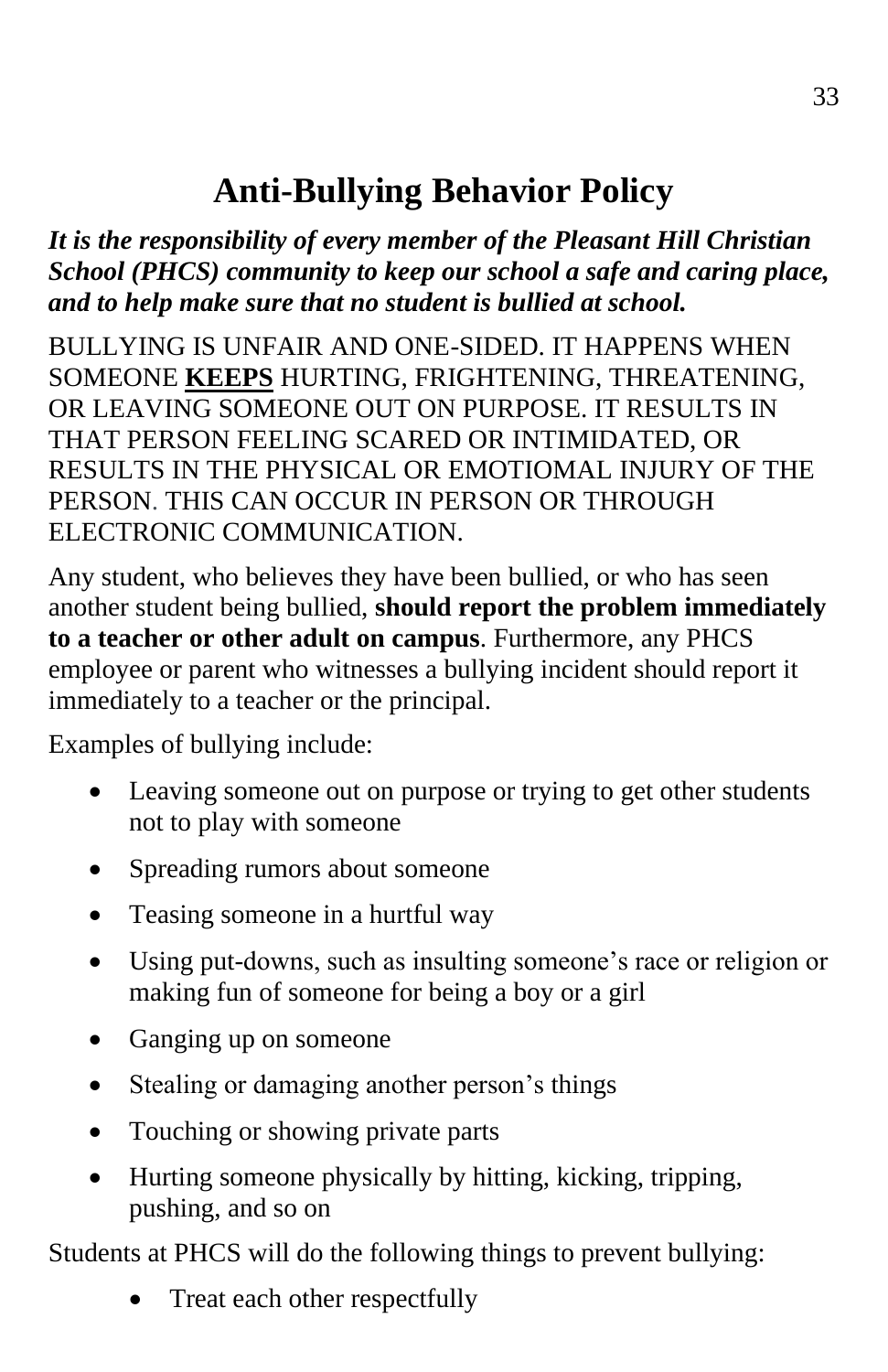- Refuse to bully others
- Refuse to let others be bullied
- Refuse to watch, laugh, or join in when someone is being bullied
- Try to include everyone in play, especially those who are often left out
- Report all bullying to a teacher or another adult
- Speak Up, Reach Out, and Be A Friend.

Staff at PHCS will do the following things to prevent bullying and help children feel safe at school:

- Closely supervise students in all areas of the school and playground
- Watch for signs of bullying and stop it when it happens
- Teach an anti-bullying program to students in grades  $K 6$
- Respond quickly and sensitively to bullying reports using the Four-A-Response process: Affirm Feelings, Ask Questions, Assess Safety, and Act by coaching child on what to do in the future
- Take seriously families' concerns about bullying
- Look into all reported bullying incidents
- Assign consequences for bullying based on the school discipline code
- PROVIDE AN IMMEDIATE CONSEQUENCE FOR RETALIATION AGAINST STUDENTS WHO REPORT BULLYING. Trying to get back at someone as a result of a report will result in an appropriate consequence.

For any violation of the Anti-bullying policy, the following consequences will be applied in sequential order as each violation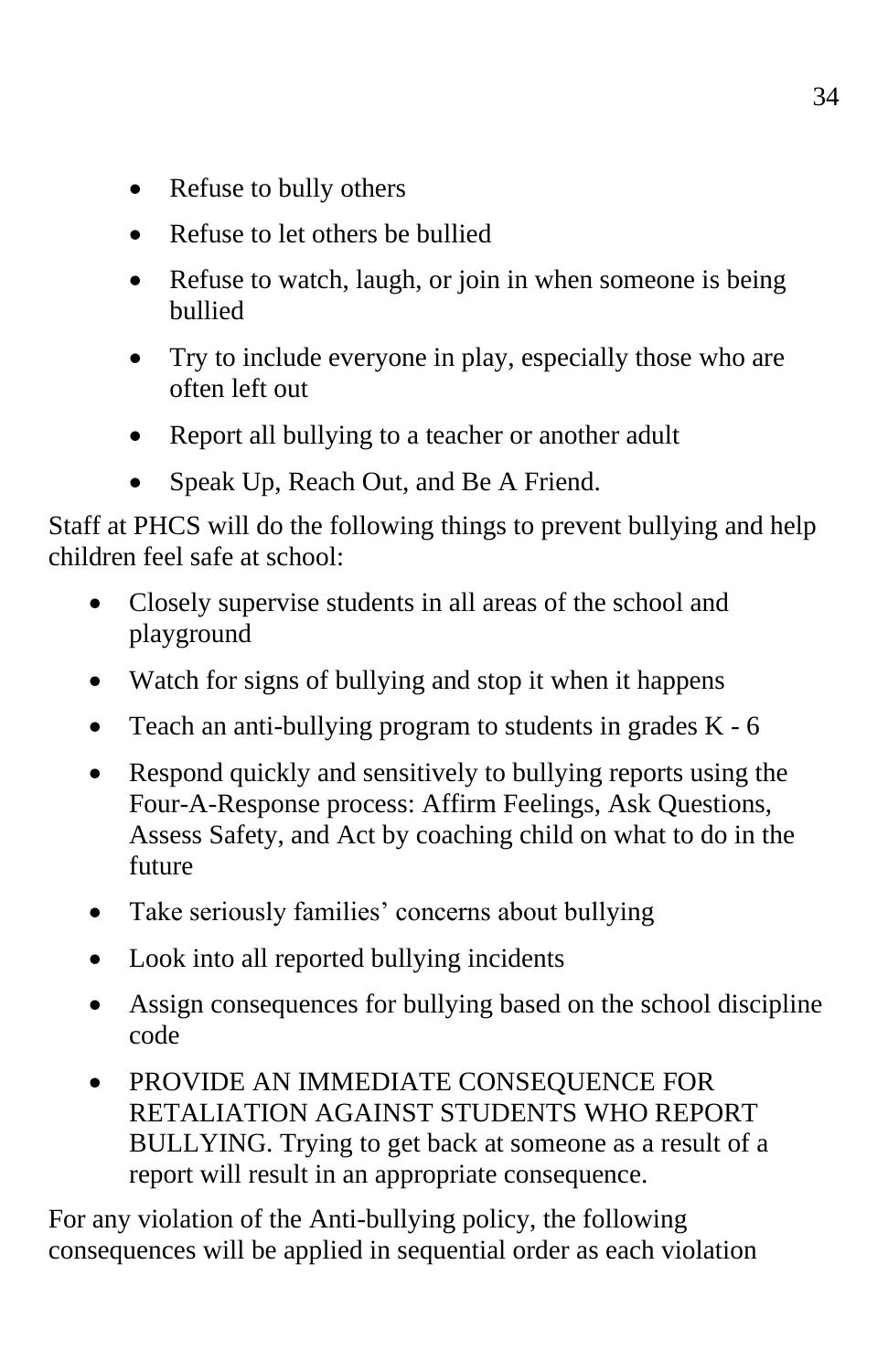occurs. The teachers may apply more than one disciplinary action, or skip a step, depending on the severity and nature of the violation.

First Offense: Student's name reported to the teachers. *Bullying, Harassment or Intimidation Reporting Form* completed and placed in student's school file. Incident investigated. Behavior coaching, and consequence assigned.

Second Offense: Student's name reported to the teachers. *Bullying, Harassment or Intimidation Reporting Form* completed and placed in student's school file. Incident investigated. Behavior coaching, and consequence assigned. Parent notification (of both the person *doing* the bullying, and *being* bullied).

Third Offense: Student's name reported to the teachers. *Bullying, Harassment or Intimidation Reporting Form* completed and placed in student's transcript/file. Incident investigated. Behavior coaching, and consequence assigned. Parent conference. One day suspension.

Fourth Offense: Suspension - In cases of severe or repeated bullying, the student may be suspended for up to one week. Parent conference. Documentation will be placed in the student's transcript/file. PHCS Board notified.

Fifth Offense: Expulsion - In the event of dangerous bullying (such as physical violence or threats - even after only one occurrence), or where repeated efforts to address the problem have failed, the student may be referred to the PHCS Board with expulsion being a possible consequence.

#### **Consequences of Harassment or Bullying Behaviors:**

Examples of Consequences:

- Loss of recess
- Time spent in office
- Students writes an apology to the other student
- Chores in the school building
- Out of school suspension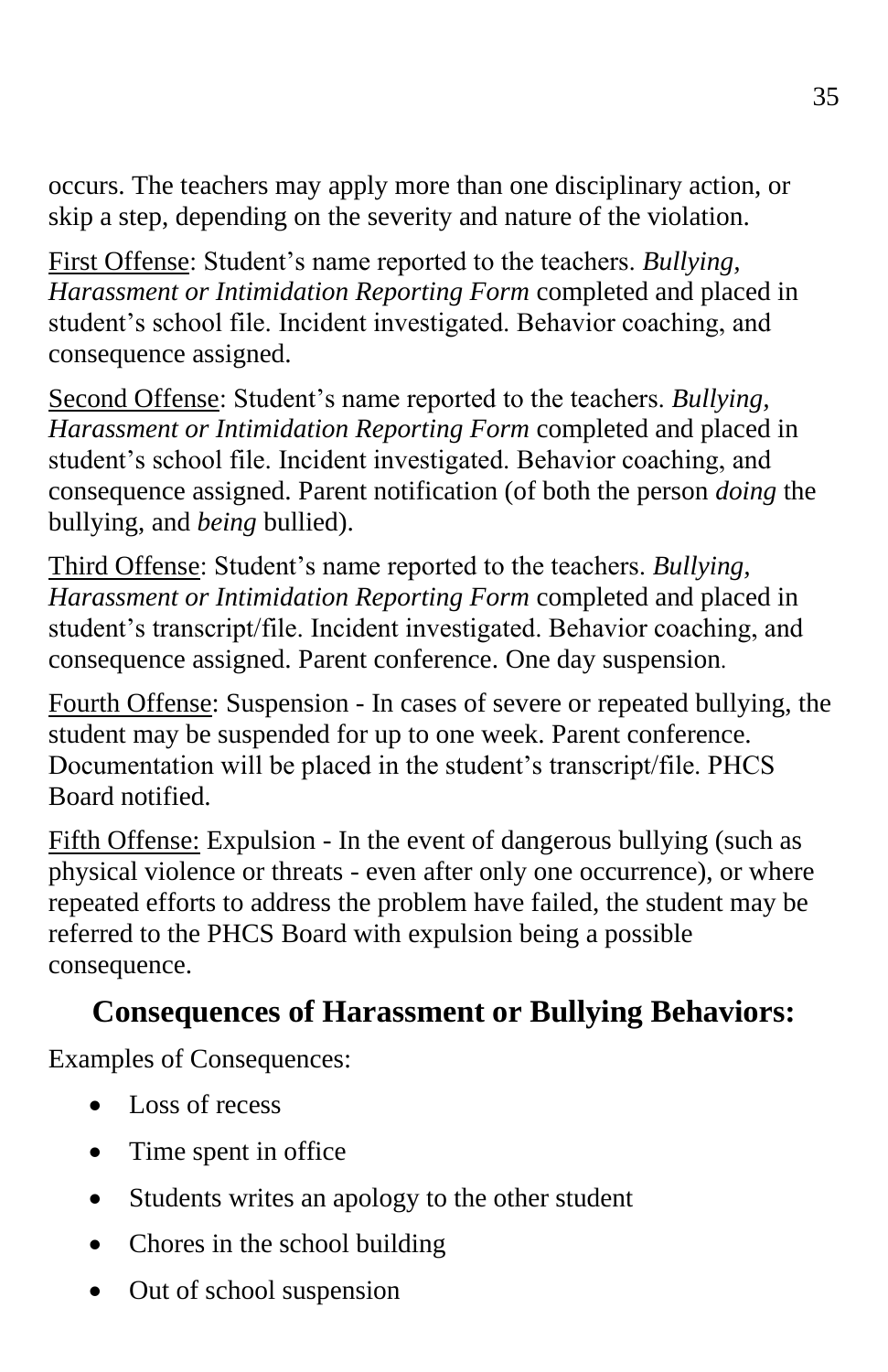- Counselling with an 'outside' counselor (to be paid for by parents of offending student)
- Police or Community Agency Referral
- Expulsion

*The teachers/Board reserve the right to administer other consequences as deemed appropriate.*

#### **ALL ASSIGNED CONSEQUENCES WILL BE KEPT CONFIDENTIAL. ONLY THE STUDENT INVOLVED, HIS/HER PARENTS/GUARDIANS, AND APPROPRIATE STAFF MEMBERS WILL BE MADE AWARE OF THE OUTCOMES.**

#### **TERMS AND CONDITIONS**

The following terms and conditions shall apply during the time students are on out-of-school suspension:

- 1. While on suspension, a student may not attend or participate in school functions or enter school property for any reason during or after the school day.
- 2. When a student is placed on out-of-school suspension, his/her teachers must be notified immediately concerning the date and duration of the suspension. Upon the return to school, the student may request make up work from teachers. Students will be afforded the opportunity to obtain make up work in order to keep up with material missed during their suspension. It is the student's responsibility to request this work.
- 3. A suspended student must comply with the full length of the suspension, unless agreed upon by the teachers.

#### **SUSPENSION WITH AN EXPULSION RECOMMENDATION**

If an incident or violation or series of incidents or violations are serious enough to warrant suspension with a recommendation of expulsion, said suspension may not exceed ten (10) complete school days pending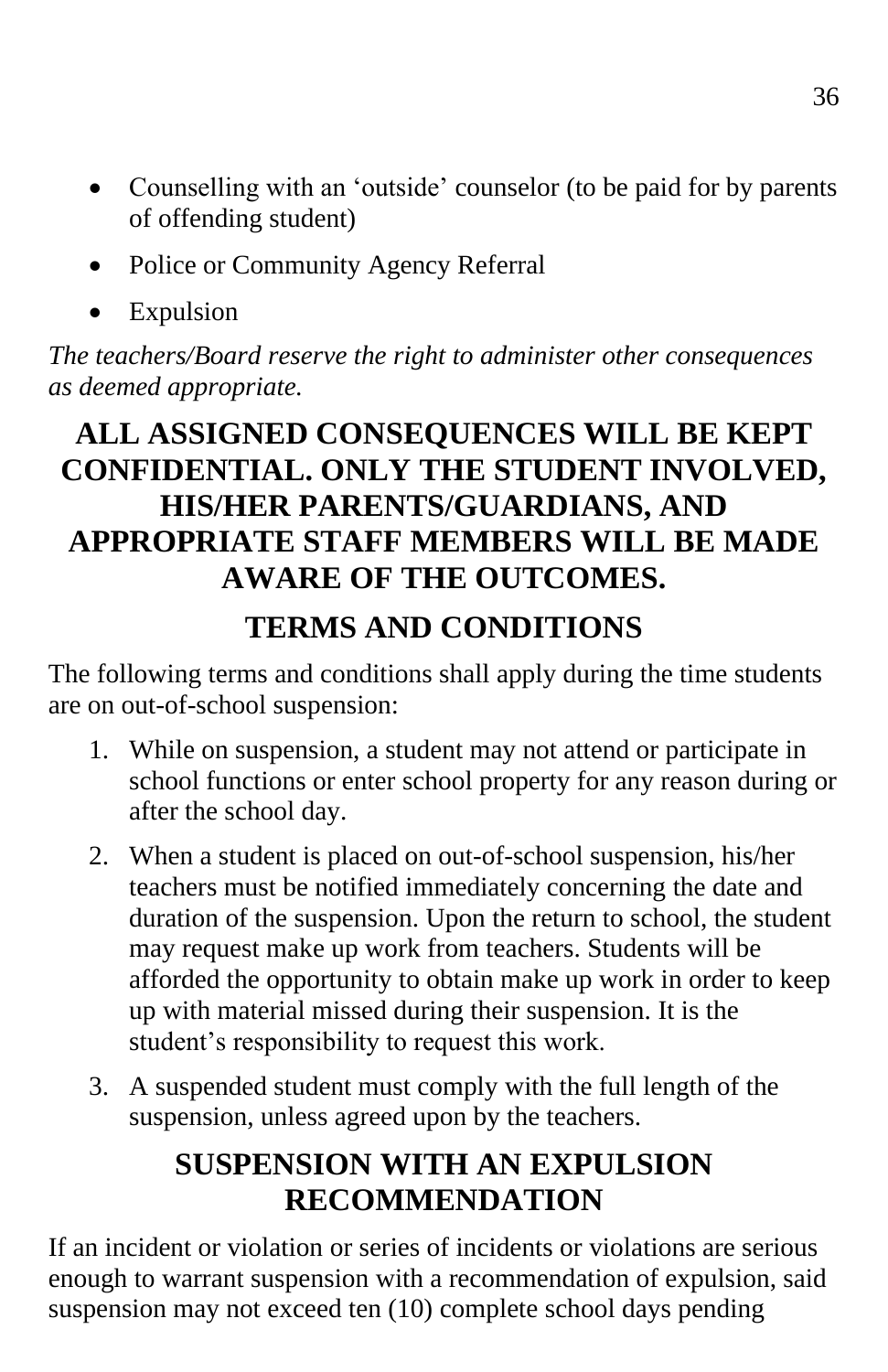School Board action on the expulsion recommendation. Provided the School Board does not render a decision within the ten (10) school day period, the student shall be readmitted to the regular school setting or placed in an alternate educational setting until such time as the Board renders a decision.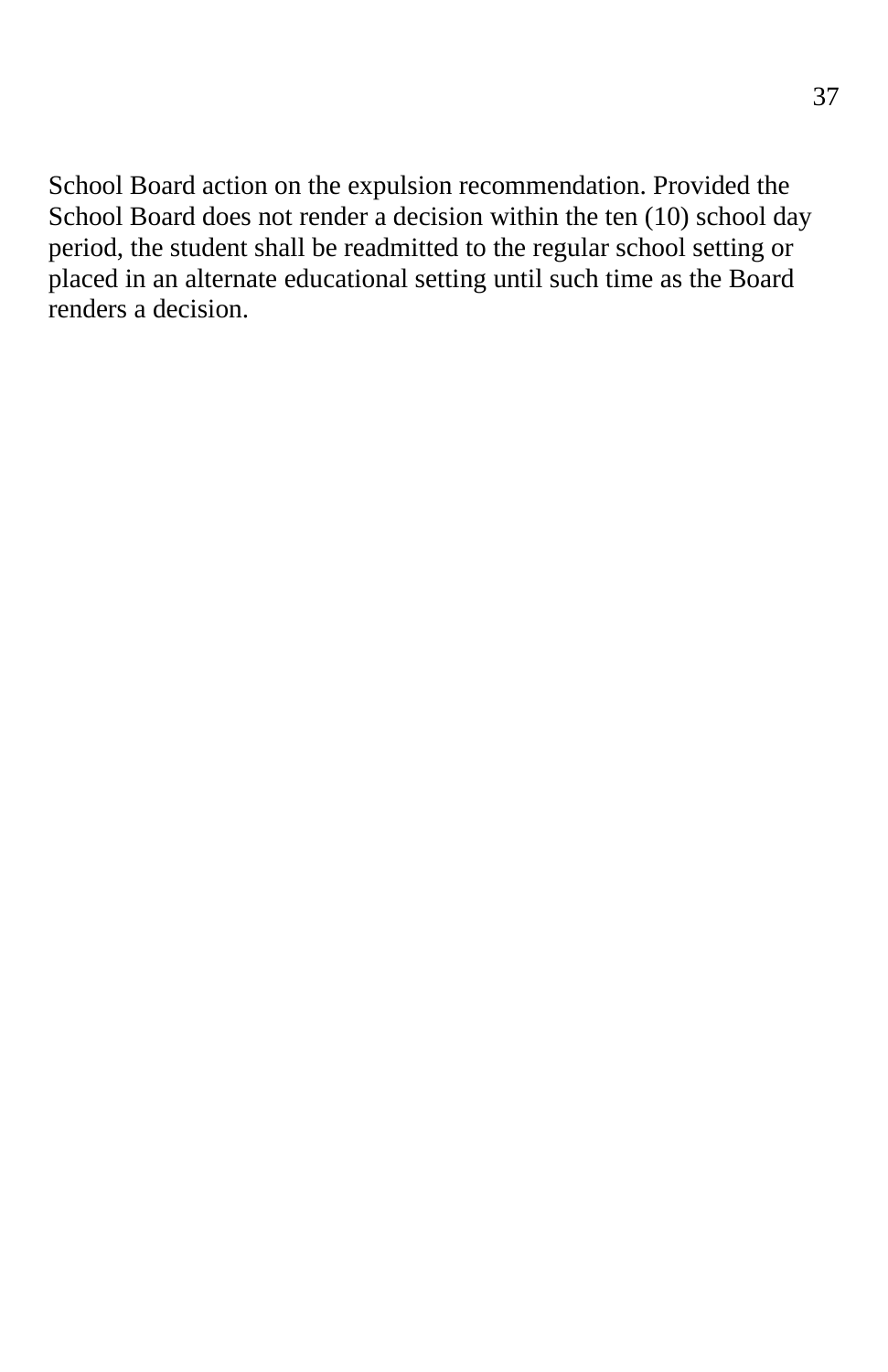#### **Pleasant Hill Christian School Anti-Bullying Contract**

#### **Student and Parent/Guardian Agreement**

Bullying is unfair and one-sided. It happens when someone KEEPS hurting, frightening, threatening, teasing or leaving someone out on purpose.

- Students at Pleasant Hill Christian School will not bully others and will stand up for those who are being bullied. We'll Speak Up – Reach Out – and Be A Friend.
- Everyone at PHCS belongs, and should feel safe.
- Bullying is a choice. I, (student name) choose not to bully. I will be a student against bullying.

Student's responsibility:

*I commit that I will not bully anyone in my school, or anywhere else. When I see bullying, I will report it to a teacher/adult.*

\_\_\_\_\_\_\_\_\_\_\_\_\_\_\_\_\_\_\_\_\_\_\_\_\_\_\_\_\_\_\_\_\_\_\_\_\_\_\_\_\_\_\_\_\_\_\_\_\_\_\_\_\_\_\_\_\_\_

Student's Name

Grade \_\_\_\_\_\_\_

Teacher

Date  $\Box$ 

Parent/Guardian's Responsibility:

\_\_\_\_\_\_\_\_\_\_\_\_\_\_\_\_\_\_\_\_\_\_\_\_\_\_\_\_\_\_\_\_\_\_\_

*I commit to encourage my child to always respect others. I have instructed my child not to bully. I have advised my child to report bullying to the teacher or responsible adult.*

\_\_\_\_\_\_\_\_\_\_\_\_\_\_\_\_\_\_\_\_\_\_\_\_\_\_\_\_\_\_\_\_\_\_\_\_\_\_\_\_\_\_\_\_\_\_\_\_\_\_\_\_\_\_\_\_\_\_

Parent/Guardian Signature

 $Date$   $\qquad \qquad$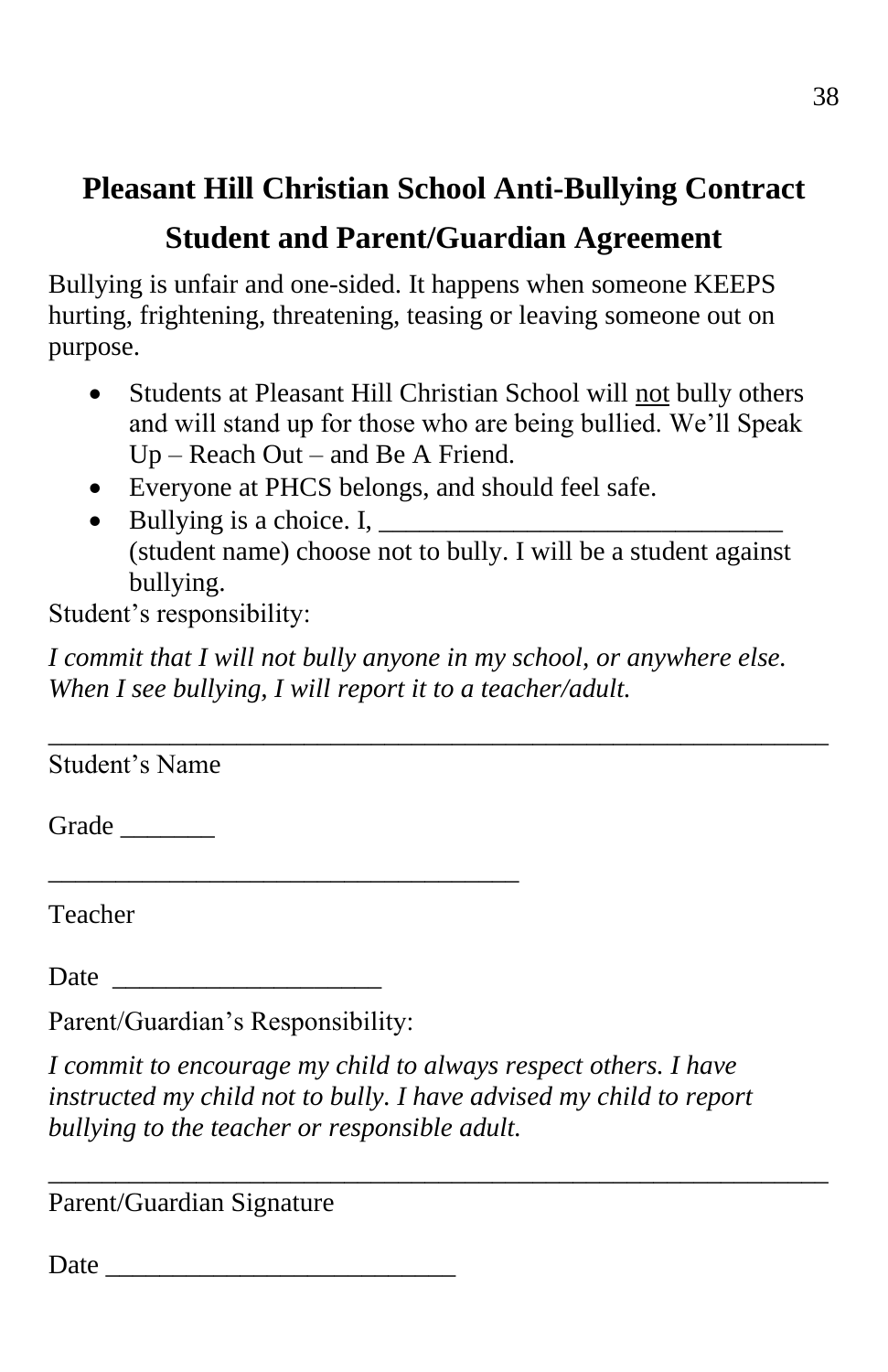We understand that bullying will result in the following disciplinary action:

First Offense: Student's name reported to the teachers. *Bullying, Harassment or Intimidation Reporting Form* completed and placed in student's school file. Investigation will be conducted. Behavior coaching, and consequence assigned.

Second Offense: Student's name reported to the teachers. *Bullying, Harassment or Intimidation Reporting Form* completed and placed in student's school file. Investigation will be conducted. Behavior coaching, and consequence assigned. Parent notification (of both the person *doing* the bullying, and *being* bullied).

Third Offense: Student's name reported to the teachers. *Bullying, Harassment or Intimidation Reporting Form* completed and placed in student's transcript/file. Investigation will be conducted. Behavior coaching, and consequence assigned. Parent conference. One day suspension.

Fourth Offense: Suspension: In cases of severe or repeated bullying, the student may be suspended for up to one week. Parent conference. Documentation will be placed in the student's transcript/file. PHCS Board notified.

Fifth Offense: Expulsion: In the event of dangerous bullying (such as physical violence or threats - even after only one occurrence), or where repeated efforts to address the problem have failed, the student may be referred to the PHCS Board with expulsion being a possible consequence.

#### **BULLYING, HARASSMENT OR INTIMIDATION REPORTING FORM**

(a copy is given to each student at the beginning of the school year to be signed and returned to the office) **Pleasant Hill Christian School**

1782 Pleasant Hill Road, Sebastopol, CA 95472

707-823-5868, bsee@phcs.org

**DEFINITION:** Bullying, harassment, and intimidation are intentional verbal, written, and/or physical conduct or an intentional electronic communication\*\* that creates a hostile educational environment by substantially interfering with a student's educational benefits, opportunities and performance, or with a student's physical or psychological well-being and is as follows: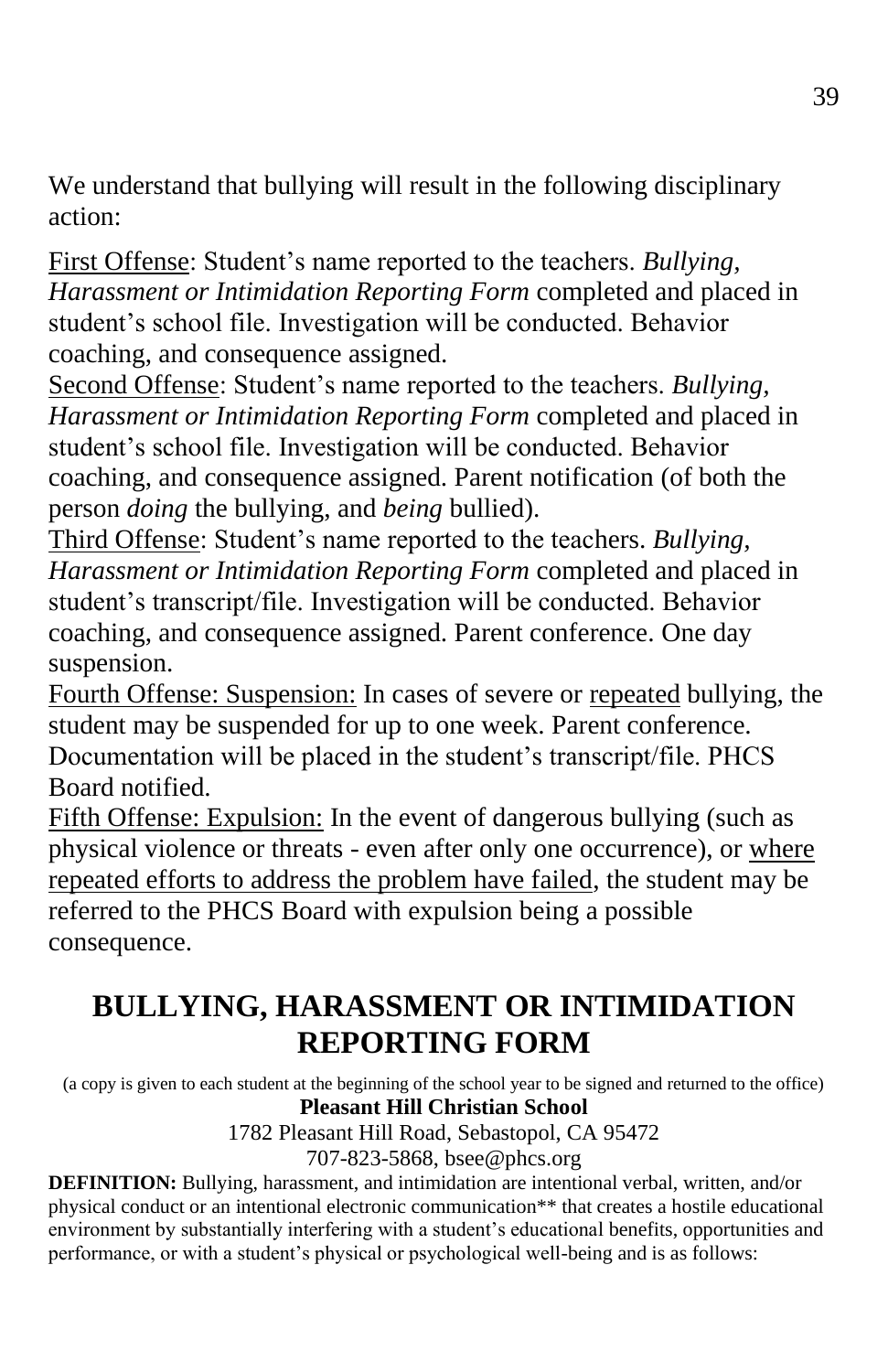- Motivated by an actual or perceived personal characteristic, including race, national origin, gender, religion, ancestry, physical attributes, socioeconomic status, familial status, or physical or mental ability or disability
- Threatening or seriously intimidating
- Occurs on school property, at a school activity or event, or on a designated school transportation vehicle

Substantially disruptive to or interfering with the orderly operation of the school \*\* "Electronic communication" means a communication transmitted by means of an electronic device, including but not limited to telephone, cellular phone, computer, electronic device, or pager.

**DIRECTIONS**: Bullying, harassment, and intimidation are serious and will not be tolerated. This is a form to report alleged bullying, harassment, or intimidation that occurred on school property; at a school-sponsored activity or event off school property; on a designated school transportation vehicle; or in the current school year. If you are a student victim, the parent/guardian of a student victim, a close adult relative of a student victim, or a school staff member, and wish to report an incident of alleged bullying, harassment, or intimidation, please complete this form, and return it to the administrative assistant or teacher at the student victim's school. If a threat of suicide is reported, the school designee will inform the parent or guardian.

| 2.<br><b>Name(s)</b> of alleged offender(s) (if known) PLEASE PRINT <b>Age</b> Is he/she a student? |
|-----------------------------------------------------------------------------------------------------|

3. **Date(s)** in incident(s) occurred:

#### 4. **Where did the incident(s) happen**? *Please circle all that apply*

On school property Off school property In a 'school designated' vehicle

\_\_\_\_\_\_\_\_\_\_\_\_\_\_\_\_\_\_\_\_\_\_\_\_\_\_\_\_\_\_\_\_\_\_\_\_\_\_\_\_\_\_\_\_\_\_\_\_\_\_\_\_\_\_\_\_\_\_\_\_\_\_\_

At a school-sponsored activity or event off school property

#### 5. **Place an X next to the statement(s) that best describes what happened** *choose all that apply*:

- Hitting, kicking, shoving, spitting, hair pulling, or throwing something
- Coercing another person to hit or harm the student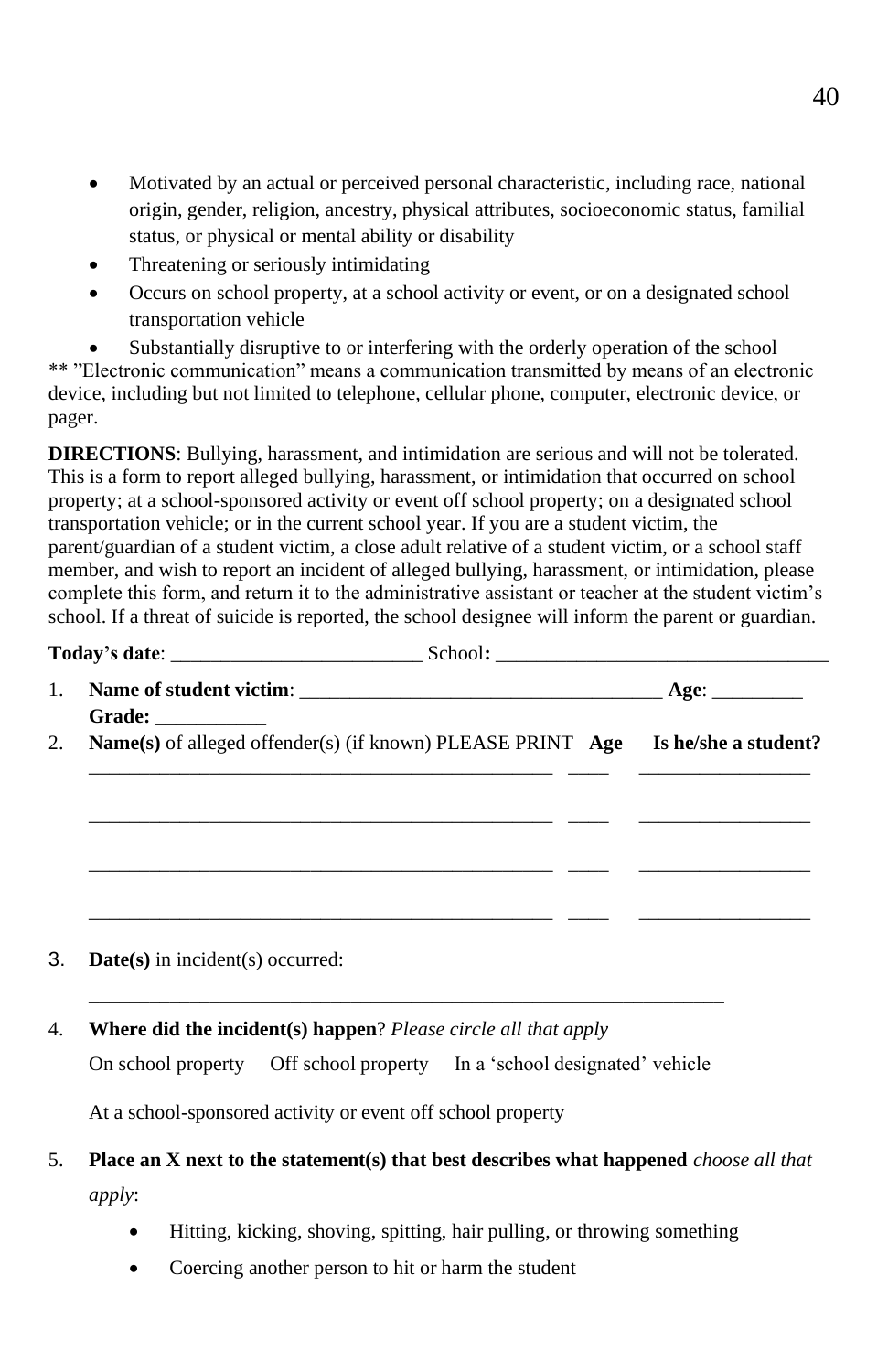| Repeated teasing, name-calling, making critical remarks, or threatening, in person |
|------------------------------------------------------------------------------------|
| or by other means                                                                  |

- Making rude or threatening gestures  $\bullet$
- Intimidating, bullying, extorting, or exploiting  $\bullet$
- $\bullet$ Spreading harmful rumors or gossip. If by electronic communication, please specify:

Other:

Did a physical or psychological injury result from this incident? If yes, please explain: 6.

- $7.$ Was the victim absent from school as a result of the incident? Please circle: Yes  $No$ If yes, how many days?
- What did the alleged offender(s) say or do? Attach a separate sheet, if necessary. 8.

9. Why did the bullying, harassment, or intimidation occur? Attach a separate sheet, if necessary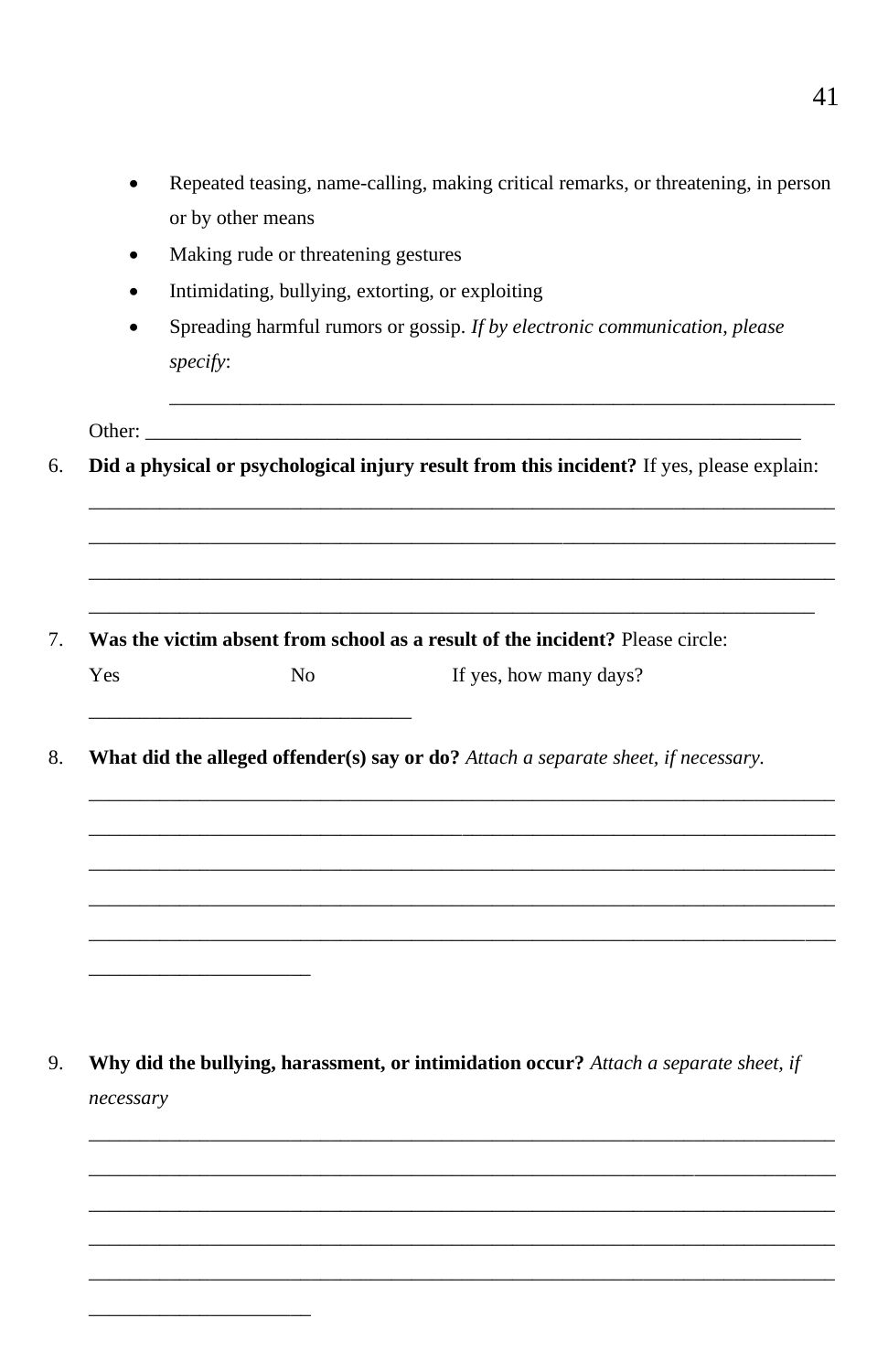10. **Is there any additional information that you would like to provide?** *Attach a separate sheet, if necessary:* 

*\_\_*\_\_\_\_\_\_\_\_\_\_\_\_\_\_\_\_\_\_*\_\_\_\_*

*\_\_\_\_\_\_\_\_\_\_\_\_\_\_\_\_\_\_\_\_\_\_\_\_\_\_\_\_\_\_\_\_\_\_\_\_\_\_\_\_\_\_\_\_\_\_\_\_\_\_\_\_\_\_\_\_\_\_\_\_\_\_\_\_\_\_\_\_\_\_\_\_\_\_*

\_\_\_\_\_\_\_\_\_\_\_\_\_\_\_\_\_\_\_\_\_\_\_\_\_\_\_\_\_\_\_\_\_\_\_\_\_\_\_\_\_\_\_\_\_\_\_\_\_\_\_\_\_\_\_\_\_\_\_\_\_\_\_\_\_\_\_\_\_\_\_\_\_\_ \_\_\_\_\_\_\_\_\_\_\_\_\_\_\_\_\_\_\_\_\_\_\_\_\_\_\_\_\_\_\_\_\_\_\_\_\_\_\_\_\_\_\_\_\_\_\_\_\_\_\_\_\_\_\_\_\_\_\_\_\_\_\_\_\_\_\_\_\_\_\_\_\_\_ \_\_\_\_\_\_\_\_\_\_\_\_\_\_\_\_\_\_\_\_\_\_\_\_\_\_\_\_\_\_\_\_\_\_\_\_\_\_\_\_\_\_\_\_\_\_\_\_\_\_\_\_\_\_\_\_\_\_\_\_\_\_\_\_\_\_\_\_\_\_\_\_\_\_ \_\_\_\_\_\_\_\_\_\_\_\_\_\_\_\_\_\_\_\_\_\_\_\_\_\_\_\_\_\_\_\_\_\_\_\_\_\_\_\_\_\_\_\_\_\_\_\_\_\_\_\_\_\_\_\_\_\_\_\_\_\_\_\_\_\_\_\_\_\_\_\_

**Print your name: \_\_\_\_\_\_\_\_\_\_\_\_\_\_\_\_\_\_\_\_\_\_\_\_\_\_\_\_\_\_\_\_\_\_\_\_\_\_\_\_\_**

**I certify that there is no misrepresentation or falsification of the above information and events are accurately depicted to the best of my knowledge.**

| <b>Signature of Complainant:</b> |  |
|----------------------------------|--|
|                                  |  |